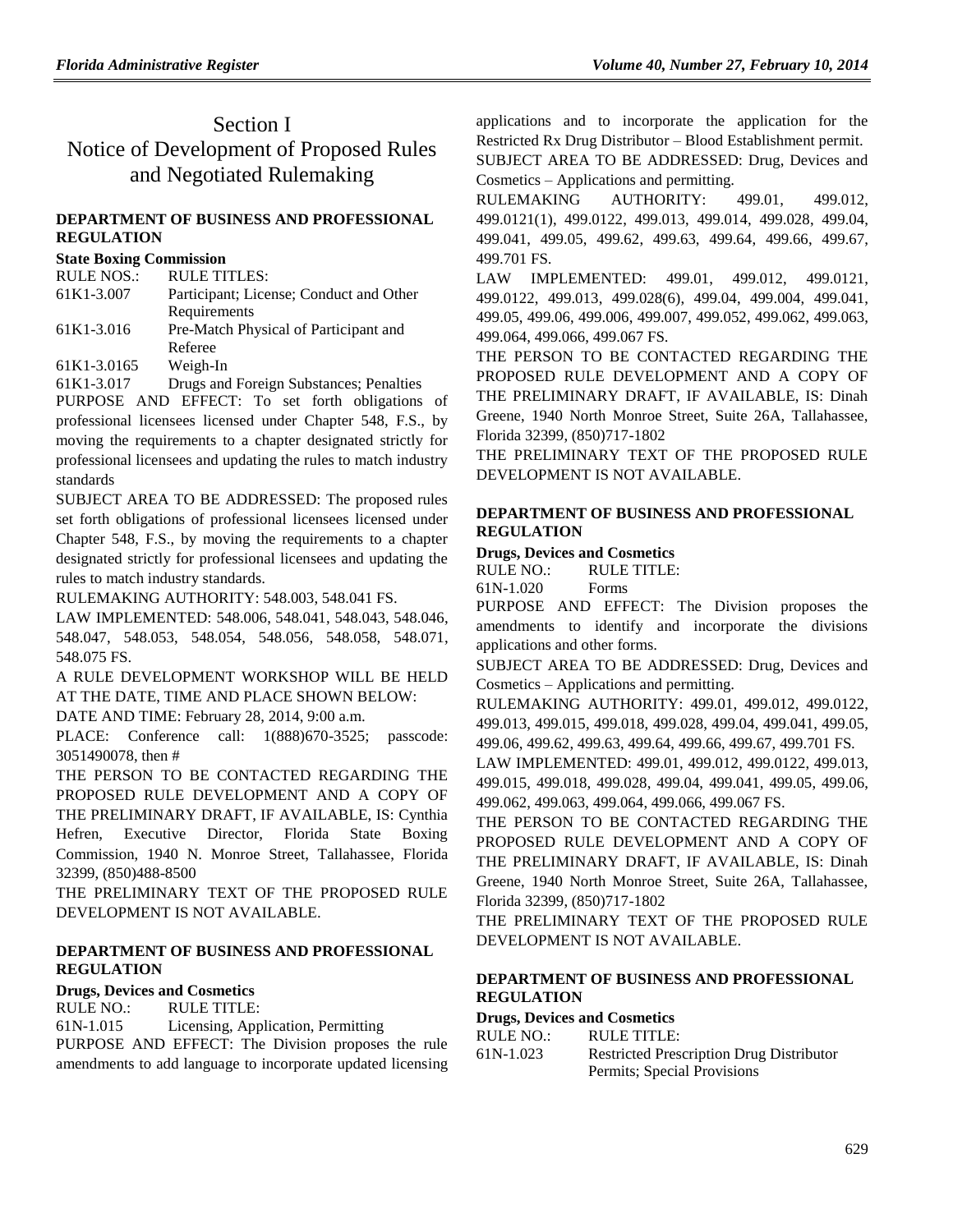PURPOSE AND EFFECT: The Division proposes to amend the rules to set for the permitting requirements for the Restricted Rx Drug Distributor – Blood Establishment permit.

SUBJECT AREA TO BE ADDRESSED: Drugs, Devices and Cosmetics – Restricted Rx Drug Distributor – Blood Establishment permit.

RULEMAKING AUTHORITY: [499.014,](https://www.flrules.org/gateway/statute.asp?id=499.014) [499.05 FS.](https://www.flrules.org/gateway/statute.asp?id=%20499.05%20FS.)

LAW IMPLEMENTED: [499.01,](https://www.flrules.org/gateway/statute.asp?id=499.01) [499.012,](https://www.flrules.org/gateway/statute.asp?id=%20499.012) [499.0121,](https://www.flrules.org/gateway/statute.asp?id=%20499.0121) [499.014](https://www.flrules.org/gateway/statute.asp?id=%20499.014%20FS.%20)  [FS.](https://www.flrules.org/gateway/statute.asp?id=%20499.014%20FS.%20)

THE PERSON TO BE CONTACTED REGARDING THE PROPOSED RULE DEVELOPMENT AND A COPY OF THE PRELIMINARY DRAFT, IF AVAILABLE, IS: Dinah Greene, 1940 North Monroe Street, Suite 26A, Tallahassee, Florida 32399, (850)717-1802

THE PRELIMINARY TEXT OF THE PROPOSED RULE DEVELOPMENT IS NOT AVAILABLE.

# Section II Proposed Rules

## **NONE**

## Section III Notice of Changes, Corrections and Withdrawals

## **[WATER MANAGEMENT DISTRICTS](https://www.flrules.org/gateway/department.asp?id=40)**

#### **[Suwannee River Water Management District](https://www.flrules.org/gateway/organization.asp?id=121)**

RULE NO.: RULE TITLE: [40B-2.301](https://www.flrules.org/gateway/ruleNo.asp?id=40B-2.301) Conditions for Issuance of Permits NOTICE OF CHANGE

Notice is hereby given that the following changes have been made to the proposed rule in accordance with subparagraph 120.54(3)(d)1., F.S., published in Vol. 40, No. 22, February 3, 2014 issue of the Florida Administrative Register.

Section 2.3.3.7 of the Water Use Permit Applicant's Handbook, adopted by reference in subsection 40B-2.301(3), F.A.C., has been revised with the following changes: 2.3.3.7 Agricultural Water Conservation

Applicants for an individual water use permit for agricultural water uses shall submit a water conservation plan. To meet the applicable conditions for issuance contained in Rule 40B-2.301, F.A.C., the plan shall contain specific activities designed to conserve water and provisions for:

(a) An analysis of current water use conservation practices and the water savings potential of proposed practices;

(b) Irrigation system leak detection and repair;

(c) Irrigation of planted (target) areas only;

(d) Use of the lowest quality water source to the extent feasible; and

(e) An implementation schedule for proposed conservation measures shall submit a water conservation plan. The water conservation plan will be evaluated by the District to determine whether it meets the conditions for issuance pursuant to Rule 40B-2.301, F.A.C. The applicant may use as a guide the applicable Best Management Practices (BMPs) published by the Florida Department of Agricultural and Consumer Services (FDACS), as well as BMPs from other sources. The District recognizes that implementation of water conservation BMPs contained in the FDACS BMP manual applicable to the requested water use type has a reasonable expectation to provide for efficient water use and meet the conservation requirements of District rules.

#### **[DEPARTMENT OF ELDER AFFAIRS](https://www.flrules.org/gateway/department.asp?id=58)**

#### **[Federal Aging Programs](https://www.flrules.org/gateway/organization.asp?id=179)**

| RULE TITLES:                               |
|--------------------------------------------|
| Admission Procedures, Appropriateness of   |
| Placement and Continued Residency Criteria |
| <b>Resident Care Standards</b>             |
| <b>Staffing Standards</b>                  |
| NOTICE OF CORRECTION                       |
|                                            |

Notice is hereby given that the following corrections have been made to the proposed rule in Vol. 39, No. 231, November 27, 2013 issue of the Florida Administrative Register.

Subparagraph 58A-5.0181(1)(a)5. should have read:

 $5(e)$  Be capable of taking his/her own medication, by either self-administration, with assistance with selfadministration, or by administration of medication from staff if necessary.

Paragraph 58A-5.0181(1)(o) should have read:

(o) Resident admission criteria for facilities holding an extended congregate care license are described in Rule 58A-5.030, F.A.C.

Subparagraph 58A-5.0182(6)(d)3. should have read:

3. Mimedication storage; the delivery of services to residents by third party providers,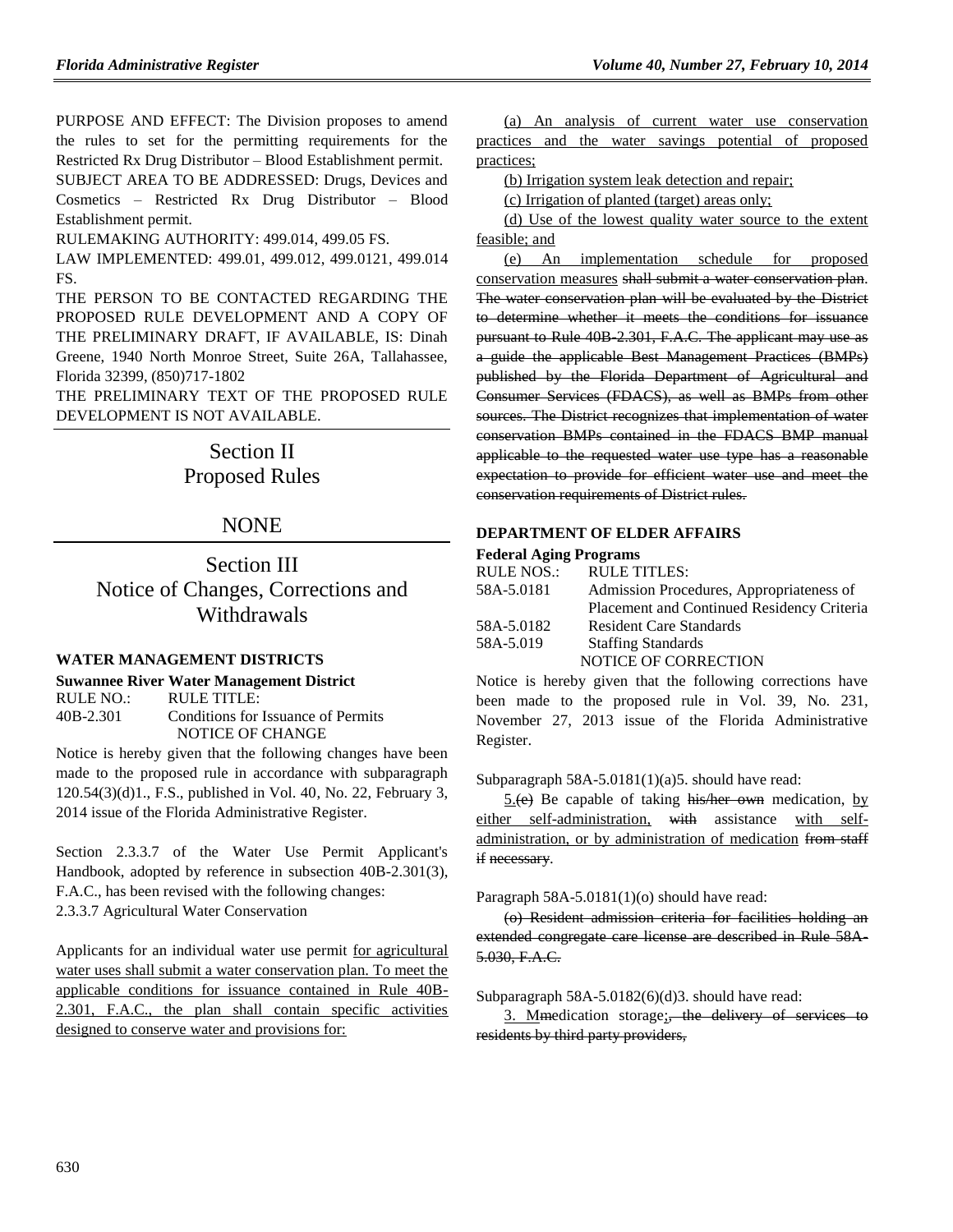Paragraph 58A-5.0182(6)(g) should have read:

 $(g)(h)$  In addition to the requirements of Pursuant to Section  $429.41(1)(k)$   $429.41$ , F.S., the use of physical restraints by a facility must be reviewed by the resident's physician annually the use of physical restraints shall be limited to half-bed rails, which shall and only upon the written order of the resident's physician, who shall review the order biannually, and the consent of the resident or the resident's representative. Any device, including half-bed rails, which the resident chooses to use and can remove or avoid without assistance, is shall not be considered a physical restraint.

#### Paragraph 58A-5.019(2)(a) should have read:

(a) Within 30 days after beginning employment, newly hired staff must submit a written statement from a health care provider documenting that the individual does not have any signs or symptoms of Tuberculosis, Methicillin Resistant Staphylococcus Aureus, Scabies or any other communicable disease. The examination performed by the health care provider must have been conducted no earlier than 6 months before submission of the statement. Newly hired staff shall have 30 days to submit a statement from a health care provider, based on a examination conducted within the last six months, that the person does not have any signs or symptoms of a communicable disease including tuberculosis. Newly hired staff does not include an employee transferring without a break in service from one facility to another when the facility is under the same management or ownership.

#### Paragraph 58A-5.019(2)(d) should have read:

(d) An assisted living facility contracting to provide services to residents must ensure that individuals providing services are qualified to perform their assigned duties Staff provided by a staffing agency or employed by a business entity contracting to provide direct or indirect services to residents must be qualified for the position in accordance with this rule chapter. The contract between the facility and the staffing agency or contractor must shall specifically describe the services the staffing agency or contractor will provide be providing to residents.

#### **[DEPARTMENT OF HEALTH](https://www.flrules.org/gateway/department.asp?id=64)**

#### **[Board of Opticianry](https://www.flrules.org/gateway/organization.asp?id=303)**

RULE NO.: RULE TITLE: [64B12-16.003](https://www.flrules.org/gateway/ruleNo.asp?id=64B12-16.003) Apprenticeship Requirements and Training Program NOTICE OF CORRECTION

Notice is hereby given that the following correction has been made to the proposed rule in Vol. 40, No. 26, February 7, 2014 issue of the Florida Administrative Register.

The correction is to correct the application number in the PURPOSE AND EFFECT and SUMMARY of the rule notice. The correction is as follows:

PURPOSE AND EFFECT: The Board proposes the rule amendment modify form DH-MQA 1180, "Apprenticeship Sponsor Form," and to incorporate the form by reference into the rule.

SUMMARY: The rule amendment will modify form DH-MQA 1180, "Apprenticeship Sponsor Form," and to incorporate the form by reference into the rule.

THE PERSON TO BE CONTACTED REGARDING THE PROPOSED RULE IS: Sue Foster, Executive Director, Board of Opticianry/MQA, 4052 Bald Cypress Way, Bin # C08, Tallahassee, Florida 32399-3258.

## Section IV Emergency Rules

#### **[DEPARTMENT OF CHILDREN AND FAMILY](https://www.flrules.org/gateway/department.asp?id=65)  [SERVICES](https://www.flrules.org/gateway/department.asp?id=65)**

#### **[Mental Health Program](https://www.flrules.org/gateway/organization.asp?id=344)**

RULE NO.: RULE TITLE:

[65EER14-1](https://www.flrules.org/gateway/ruleNo.asp?id=65EER14-1) Criteria for Recommendation that Involuntary Civil Commitment Petition be Filed

SPECIFIC REASONS FOR FINDING AN IMMEDIATE DANGER TO THE PUBLIC HEALTH, SAFETY OR WELFARE: The Department has recently begun receiving new types of referrals of persons who have committed "sexually motivated" offenses from agencies with jurisdiction under Section 394.913, Florida Statutes. The Department has determined existing Rule 65C-25.003, F.A.C., provides criteria for submitting a recommendation to the state attorney under Chapter 394, Part V, Florida Statutes, which are inappropriate for certain individuals, and may preclude the multidisciplinary team from recommending a given sex offender meets criteria for commitment even though such a recommendation is clinically indicated. Amending the rule is needed to ensure such individuals are handled appropriately under Chapter 394, Part V, Florida Statutes. The current situation supports the issuance of an emergency rule because the Sexually Violent Predator Program can, at any time receive a referral which requires a risk assessment be completed within 72 hours. The existing rule could result in very dangerous individuals not being subject to a civil commitment petition, thereby placing members of the public at imminent risk of great harm.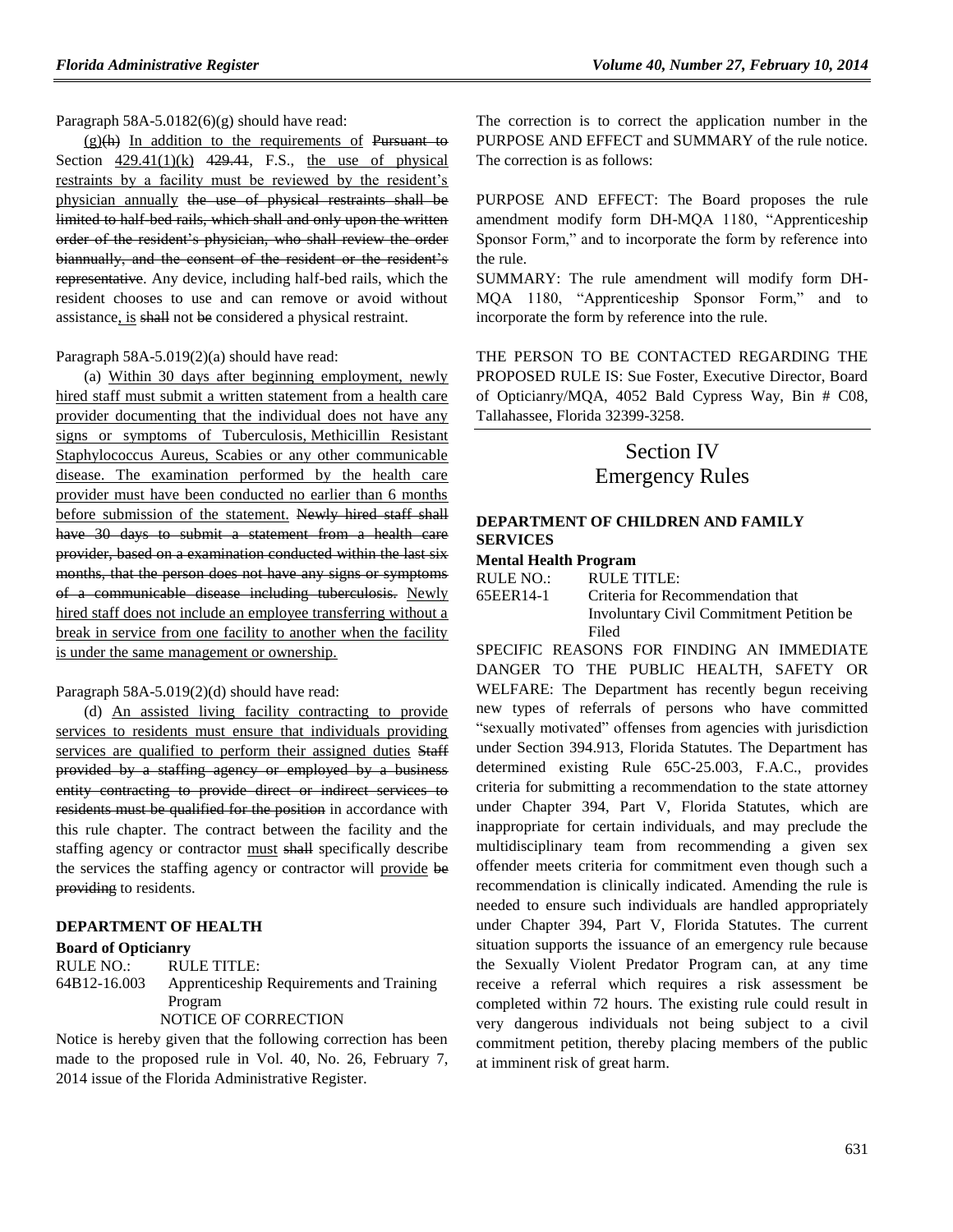REASON FOR CONCLUDING THAT THE PROCEDURE IS FAIR UNDER THE CIRCUMSTANCES: The Department's commitment recommendation is just the first step in the civil commitment process. Any individual impacted by the change in the recommendation procedure will still have the full due process protections of a civil commitment trial and appeal.

SUMMARY: The emergency rule amends Rule 65E-25.003 to delete paragraph (2), which provides specific limitations on the multidisciplinary team's ability to recommend civil commitment under Section 394.913, Florida Statutes.

THE PERSON TO BE CONTACTED REGARDING THE EMERGENCY RULE IS: Kristin Kanner, (850)717-4305

#### THE FULL TEXT OF THE EMERGENCY RULE IS:

65EER14-1 (65E-25.003) Criteria for Recommendation that Involuntary Civil Commitment Petition be Filed.

(1) The multidisciplinary team may not determine that an individual meets criteria for involuntary civil commitment as a sexually violent predator unless the team concludes that the individual satisfies the provisions of Section 394.912(10), F.S. (2000).

(2) The multidisciplinary team may not determine that an individual meets criteria if the individual has never been charged with a sexually violent offense involving physical contact with a victim unless:

(a) The record reflects a non-contact sexually motivated offense that is of a predatory nature, or

(b) The record reflects at least two charges of non-contact offenses involving sexual acts in the presence of a child, and the record evidences an escalation in severity of offenses such that the multidisciplinary team concludes that there is a reasonable probability that future sexual offenses will involve physical contact with the victim.

The presence of either factor listed in (a) or (b) of this subsection above does not mandate a conclusion that the referred individual meets statutory criteria as a sexually violent predator.

 $(2)(3)$  An individual cannot be considered to meet the criteria for involuntary civil commitment as a sexually violent predator if the individual's propensity to commit sexually violent offenses is wholly attributable to a "mental illness" as defined in Section 394.455, F.S. (2000).

(3)(4) An individual cannot be considered to meet the criteria for involuntary civil commitment as a sexually violent predator if the individual's propensity to commit sexually violent offenses is wholly attributable to "retardation" or "autism" as defined in Section 393.063, F.S.

Rulemaking Authority 394.930(3) FS. Law Implemented 394.913 FS. History–New 10-7-01, Amended 2-6-14.

THIS RULE TAKES EFFECT UPON BEING FILED WITH THE DEPARTMENT OF STATE UNLESS A LATER TIME AND DATE IS SPECIFIED IN THE RULE. EFFECTIVE DATE: February 6, 2014

# Section V Petitions and Dispositions Regarding Rule Variance or Waiver

## [DEPARTMENT OF BUSINESS AND PROFESSIONAL](https://www.flrules.org/gateway/department.asp?id=61)  [REGULATION](https://www.flrules.org/gateway/department.asp?id=61)

[Division of Hotels and Restaurants](https://www.flrules.org/gateway/organization.asp?id=249)

RULE NO.: RULE TITLE:

[61C-5.001](https://www.flrules.org/gateway/ruleNo.asp?id=61C-5.001) Safety Standards

The Department of Business and Professional Regulation, Division of Hotels and Restaurants, Bureau of Elevator Safety hereby gives notice: on February 6, 2014, the Division issued an order. The Final Order was in response to a Petition for an emergency Variance from Harley Davidson Fort Myers, filed January 29, 2014, and advertised on January 31, 2014 in Vol. 40, No. 21, of the Florida Administrative Register. No comments were received in response to the petition. The Final Order on the Petition for Variance grants the Petitioner a variance from Rule 2.20.4, 2.18.5.1 and 8.11.2.1.3(cc)(1)&(3) ASME A17.1b, 2009 edition, as adopted by paragraph 61C-5.001(1)(a), Florida Administrative Code, that requires steel ropes of a minimum diameter of 9.5 mm because the Petitioner has demonstrated that the purpose of the underlying statute has been met and that Petitioner would suffer a substantial hardship if required to comply with this rule (VW2014-022).

A copy of the Order or additional information may be obtained by contacting: Mark Boutin, Bureau of Elevator Safety, 1940 North Monroe Street, Tallahassee, Florida 32399-1013.

[DEPARTMENT OF BUSINESS AND PROFESSIONAL](https://www.flrules.org/gateway/department.asp?id=61)  [REGULATION](https://www.flrules.org/gateway/department.asp?id=61)

[Division of Hotels and Restaurants](https://www.flrules.org/gateway/organization.asp?id=249) RULE NO.: RULE TITLE:

[61C-5.001](https://www.flrules.org/gateway/ruleNo.asp?id=61C-5.001) Safety Standards

The Department of Business and Professional Regulation, Division of Hotels and Restaurants, Bureau of Elevator Safety hereby gives notice: on February 6, 2014, the Division issued an order. The Final Order was in response to a Petition for a Variance from Orlando Breeze Resort, filed January 15, 2014,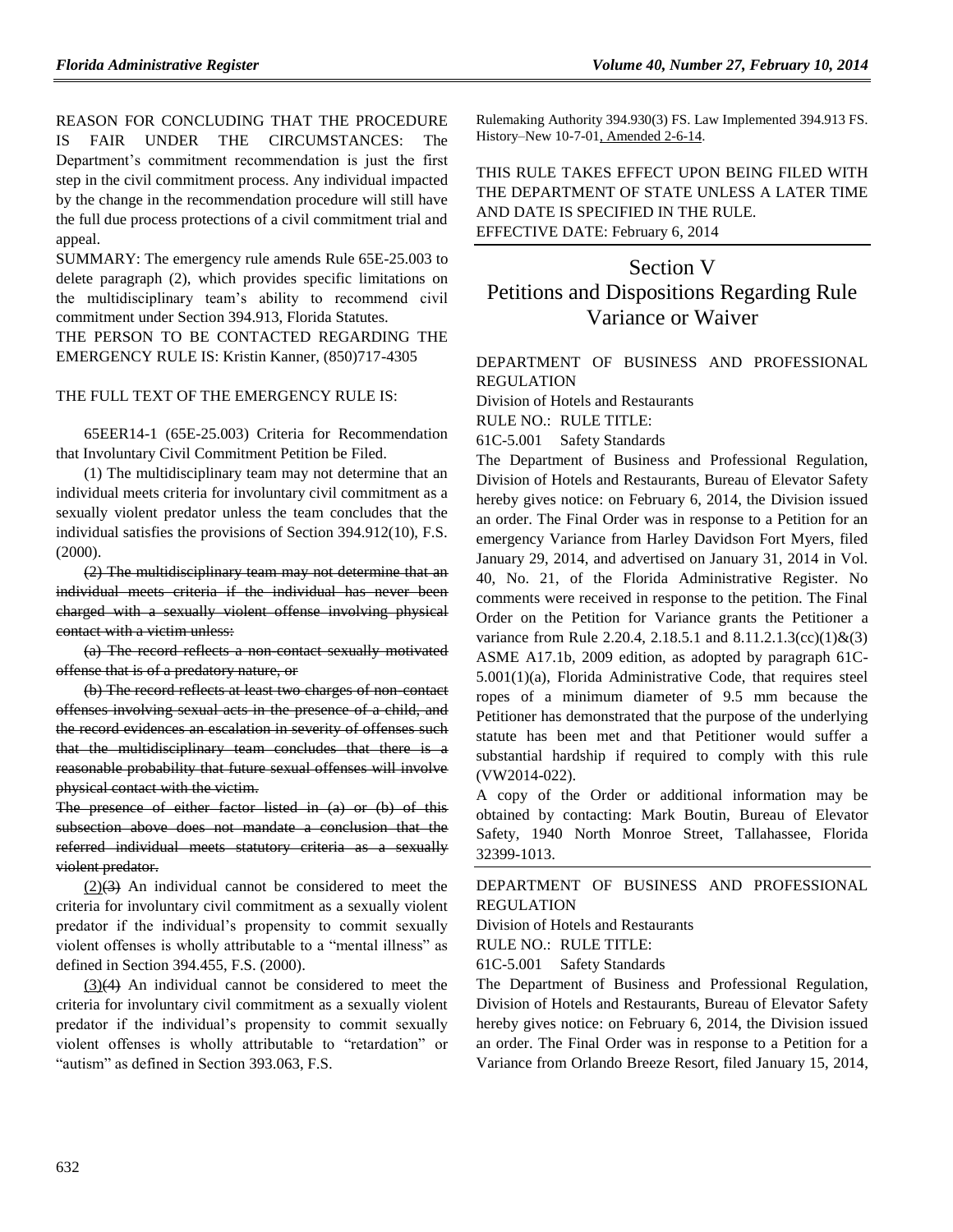and advertised on January 21, 2014 in Vol. 40, No. 13, of the Florida Administrative Register. No comments were received in response to the petition. The Final Order on the Petition for Variance grants the Petitioner a variance from Rule 2.18.5.1, 2.20.1, 2.20.4, 2.20.5 and 2.20.9 ASME A17.1b, 2009 edition, as adopted by paragraph 61C-5.001(1)(a), Florida Administrative Code, that requires steel ropes of a minimum diameter of 9.5 mm because the Petitioner has demonstrated that the purpose of the underlying statute has been met and that Petitioner would suffer a substantial hardship if required to comply with this rule (VW2014-008).

A copy of the Order or additional information may be obtained by contacting: Mark Boutin, Bureau of Elevator Safety, 1940 North Monroe Street, Tallahassee, Florida 32399-1013.

#### [DEPARTMENT OF BUSINESS AND PROFESSIONAL](https://www.flrules.org/gateway/department.asp?id=61)  [REGULATION](https://www.flrules.org/gateway/department.asp?id=61)

[Division of Hotels and Restaurants](https://www.flrules.org/gateway/organization.asp?id=249)

RULE NO.: RULE TITLE:

[61C-5.001](https://www.flrules.org/gateway/ruleNo.asp?id=61C-5.001) Safety Standards

The Department of Business and Professional Regulation, Division of Hotels and Restaurants, Bureau of Elevator Safety hereby gives notice: on February 6, 2014, the Division issued an order. The Final Order was in response to a Petition for an emergency Variance from R.A. Gray Building, filed January 21, 2014, and advertised on January 24, 2014, in Vol. 40, No. 16, of the Florida Administrative Register. No comments were received in response to the petition. The Final Order on the Petition for Variance grants the Petitioner a variance from Rule 2.11.2.2 and 2.11.2.3 ASME A17.1b, 2009 edition, as adopted by paragraph 61C-5.001(1)(a), Florida Administrative Code, to allow installation of swing double panel freight hoistway doors because the Petitioner has demonstrated that the purpose of the underlying statute has been met and that Petitioner would suffer a substantial hardship if required to comply with this rule (VW2014-014).

A copy of the Order or additional information may be obtained by contacting: Mark Boutin, Bureau of Elevator Safety, 1940 North Monroe Street, Tallahassee, Florida 32399-1013.

[DEPARTMENT OF BUSINESS AND PROFESSIONAL](https://www.flrules.org/gateway/department.asp?id=61)  [REGULATION](https://www.flrules.org/gateway/department.asp?id=61)

[Division of Hotels and Restaurants](https://www.flrules.org/gateway/organization.asp?id=249)

RULE NO.: RULE TITLE:

[61C-5.001](https://www.flrules.org/gateway/ruleNo.asp?id=61C-5.001) Safety Standards

The Department of Business and Professional Regulation, Division of Hotels and Restaurants, Bureau of Elevator Safety hereby gives notice: on February 6, 2014, the Division issued an order. The Final Order was in response to a Petition for an emergency Variance from San Jose Towers, filed January 23, 2014, and advertised on January 24, 2014 in Vol. 40, No. 11, of the Florida Administrative Register. No comments were received in response to the petition. The Final Order on the Petition for Variance grants the Petitioner a variance from Rule 2.2.4.2 ASME A17.1b, 2009 edition, as adopted by paragraph 61C-5.001(1)(a), Florida Administrative Code, they request a variance from providing ladder access to the elevator pit and for clearances in the machine room because the Petitioner has demonstrated that the purpose of the underlying statute has been met and that Petitioner would suffer a substantial hardship if required to comply with this rule (VW2014-016).

A copy of the Order or additional information may be obtained by contacting: Mark Boutin, Bureau of Elevator Safety, 1940 North Monroe Street, Tallahassee, Florida 32399-1013.

[DEPARTMENT OF BUSINESS AND PROFESSIONAL](https://www.flrules.org/gateway/department.asp?id=61)  [REGULATION](https://www.flrules.org/gateway/department.asp?id=61)

[Division of Hotels and Restaurants](https://www.flrules.org/gateway/organization.asp?id=249)

RULE NO.: RULE TITLE:

[61C-5.001](https://www.flrules.org/gateway/ruleNo.asp?id=61C-5.001) Safety Standards

The Department of Business and Professional Regulation, Division of Hotels and Restaurants, Bureau of Elevator Safety hereby gives notice: on February 6, 2014, the Department issued a Final Order that was in response to a Petition for Variance from Tempette Learning Academy, filed January 27, 2014, and advertised on January 29, 2014 in Vol. 40, No. 19, of the Florida Administrative Register. No comments were received in response to the petition. The Final Order on the Petition for Variance denies the Petitioner a variance from Chapter 399.16, Florida Statutes, Chapter 704.1.3.3.4, Florida Building Code and Chapter 61C-5.06, Florida Administrative Code, as adopted by paragraph 61C-5.001(1)(a), Florida Administrative Code, that requires upgrading the elevators operations because the Bureau has no authority to grant variances from Florida Building Code Chapter, the Petitioner has not demonstrated that the purpose of the underlying statute has been met or that Petitioner would suffer a substantial hardship if required to comply with this rule (VW2014-018).

A copy of the Order or additional information may be obtained by contacting: Mark Boutin, Bureau of Elevator Safety, 1940 North Monroe Street, Tallahassee, Florida 32399-1013, (850)488-1133.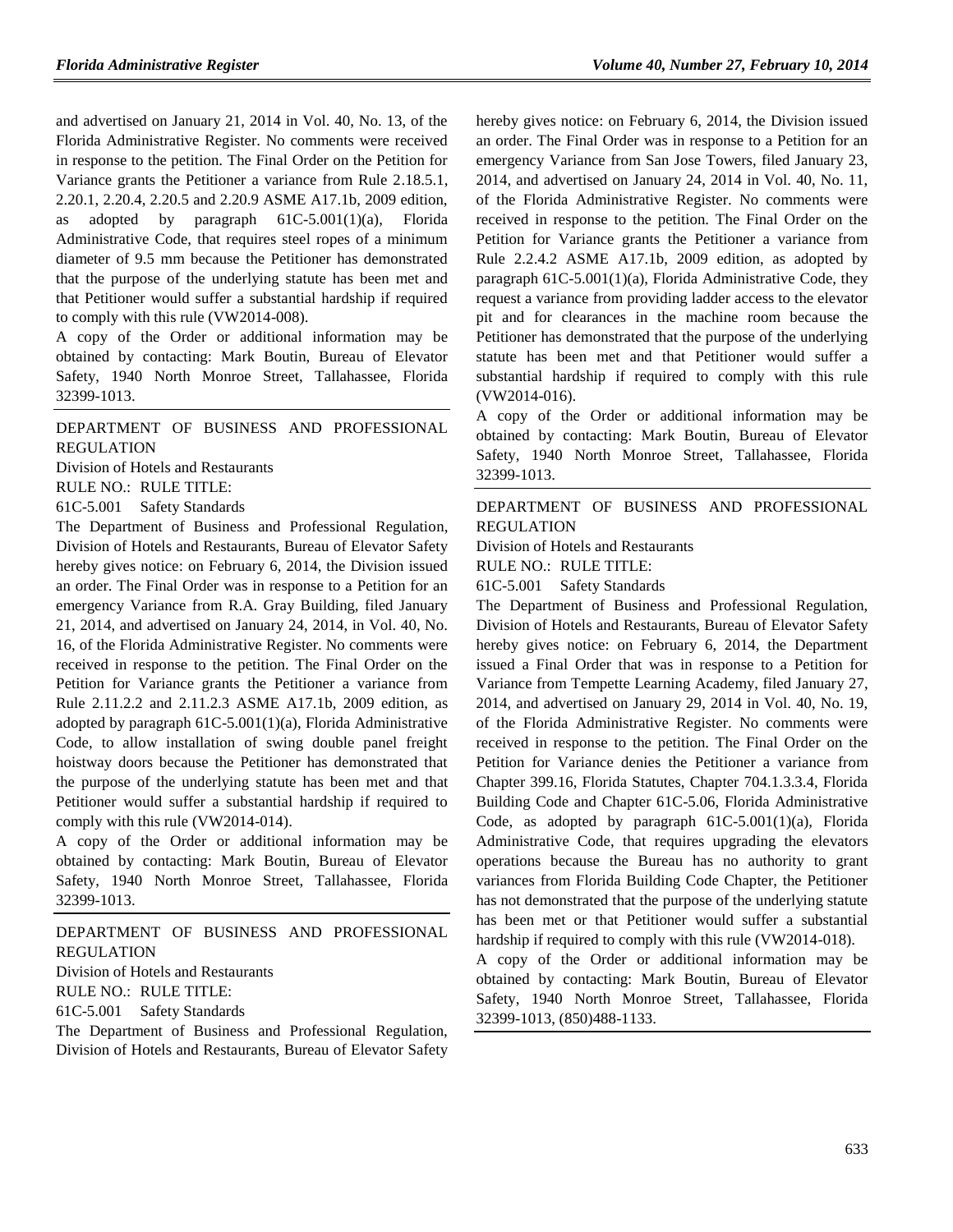[DEPARTMENT OF BUSINESS AND PROFESSIONAL](https://www.flrules.org/gateway/department.asp?id=61)  [REGULATION](https://www.flrules.org/gateway/department.asp?id=61)

[Division of Hotels and Restaurants](https://www.flrules.org/gateway/organization.asp?id=249)

RULE NO.: RULE TITLE:

[61C-5.001](https://www.flrules.org/gateway/ruleNo.asp?id=61C-5.001) Safety Standards

NOTICE IS HEREBY GIVEN that on February 5, 2014, the Department of Business and Professional Regulation, Division of Hotels and Restaurants, Bureau of Elevator Safety, received a petition for Wells Fargo. Petitioner seeks an emergency temporary variance of the requirements of ASME A17.3, Section 4.3.3 and ASME A17.1, Section 8.6.5.8, as adopted by subsection 61C-5.001(1), Florida Administrative Code, that requires upgrading the elevators safety bulkhead operations which poses a significant economic/financial hardship. Any interested person may file comments within 5 days of the publication of this notice with Mark Boutin, Bureau of Elevator Safety, 1940 North Monroe Street, Tallahassee, Florida 32399-1013 (VW2014-031).

A copy of the Petition for Variance or Waiver may be obtained by contacting: Mark Boutin, Bureau of Elevator Safety, 1940 North Monroe Street, Tallahassee, Florida 32399-1013.

### [DEPARTMENT OF BUSINESS AND PROFESSIONAL](https://www.flrules.org/gateway/department.asp?id=61)  [REGULATION](https://www.flrules.org/gateway/department.asp?id=61)

[Division of Hotels and Restaurants](https://www.flrules.org/gateway/organization.asp?id=249)

RULE NO.: RULE TITLE:

[61C-5.001](https://www.flrules.org/gateway/ruleNo.asp?id=61C-5.001) Safety Standards

NOTICE IS HEREBY GIVEN that on February 6, 2014, the Department of Business and Professional Regulation, Division of Hotels and Restaurants, Bureau of Elevator Safety, received a petition for Universal City Walk P395A (1). Petitioner seeks an emergency variance of the requirements of ASME A17.1b, Section 2.20.4, 2.18.5.1 and 8.11.2.1.3(cc)(1) & (3) as adopted by paragraph 61C-5.001(1)(a), Florida Administrative Code, that requires steel ropes of a minimum diameter of 9.5 mm which poses a significant economic/financial hardship. Any interested person may file comments within 5 days of the publication of this notice with Mark Boutin, Bureau of Elevator Safety, 1940 North Monroe Street, Tallahassee, Florida 32399-1013 (VW2014-032).

A copy of the Petition for Variance or Waiver may be obtained by contacting: Mark Boutin, Bureau of Elevator Safety, 1940 North Monroe Street, Tallahassee, Florida 32399-1013.

### [DEPARTMENT OF BUSINESS AND PROFESSIONAL](https://www.flrules.org/gateway/department.asp?id=61)  [REGULATION](https://www.flrules.org/gateway/department.asp?id=61)

[Division of Hotels and Restaurants](https://www.flrules.org/gateway/organization.asp?id=249)

RULE NO.: RULE TITLE:

[61C-5.001](https://www.flrules.org/gateway/ruleNo.asp?id=61C-5.001) Safety Standards

NOTICE IS HEREBY GIVEN that on February 6, 2014, the Department of Business and Professional Regulation, Division of Hotels and Restaurants, Bureau of Elevator Safety, received a petition for Universal City Walk P395A (2). Petitioner seeks an emergency variance of the requirements of ASME A17.1, Section 2.4.6.2 and 2.10.2.1, as adopted by subsection 61C-5.001(1), Florida Administrative Code, that requires upgrading the elevators with a folding car top handrail which poses a significant economic/financial hardship. Any interested person may file comments within 5 days of the publication of this notice with Mark Boutin, Bureau of Elevator Safety, 1940 North Monroe Street, Tallahassee, Florida 32399-1013 (VW2014-033).

A copy of the Petition for Variance or Waiver may be obtained by contacting: Mark Boutin, Bureau of Elevator Safety, 1940 North Monroe Street, Tallahassee, Florida 32399-1013.

[DEPARTMENT OF BUSINESS AND PROFESSIONAL](https://www.flrules.org/gateway/department.asp?id=61)  [REGULATION](https://www.flrules.org/gateway/department.asp?id=61)

[Construction Industry Licensing Board](https://www.flrules.org/gateway/organization.asp?id=274)

The Construction Industry Licensing Board hereby gives notice of the issuance of an Order regarding the Petition for Variance or Waiver, filed on October 24, 2013, and a duplicate petition filed on January 3, 2014, by Robert Williams. The Notice of Petition for Waiver or Variance filed on October 24, 2013, was published in Vol. 39, No. 220, of the November 12, 2013, Florida Administrative Register. Petitioner sought a waiver or variance of Rule 61G4-16.005, F.A.C., which requires, for the purpose of certification, a passing grade shall be valid only for a period of four (4) years from the date the list of successful candidates is approved by the Board. The Board considered the instant Petition at a dulynoticed public meeting held on January 10, 2014, in Altamonte Springs, Florida.

The Board's Order, filed on February 3, 2014, denied the waiver of Rule 61G4-16.005, F.A.C.

A copy of the Order or additional information may be obtained by contacting: Drew Winters, Executive Director, Construction Industry Licensing Board, 1940 North Monroe Street, Tallahassee, FL 32399-0783, (850)487-1395 or by electronic mail: [Amanda.Wynn@myfloridalicense.com.](mailto:Amanda.Wynn@myfloridalicense.com)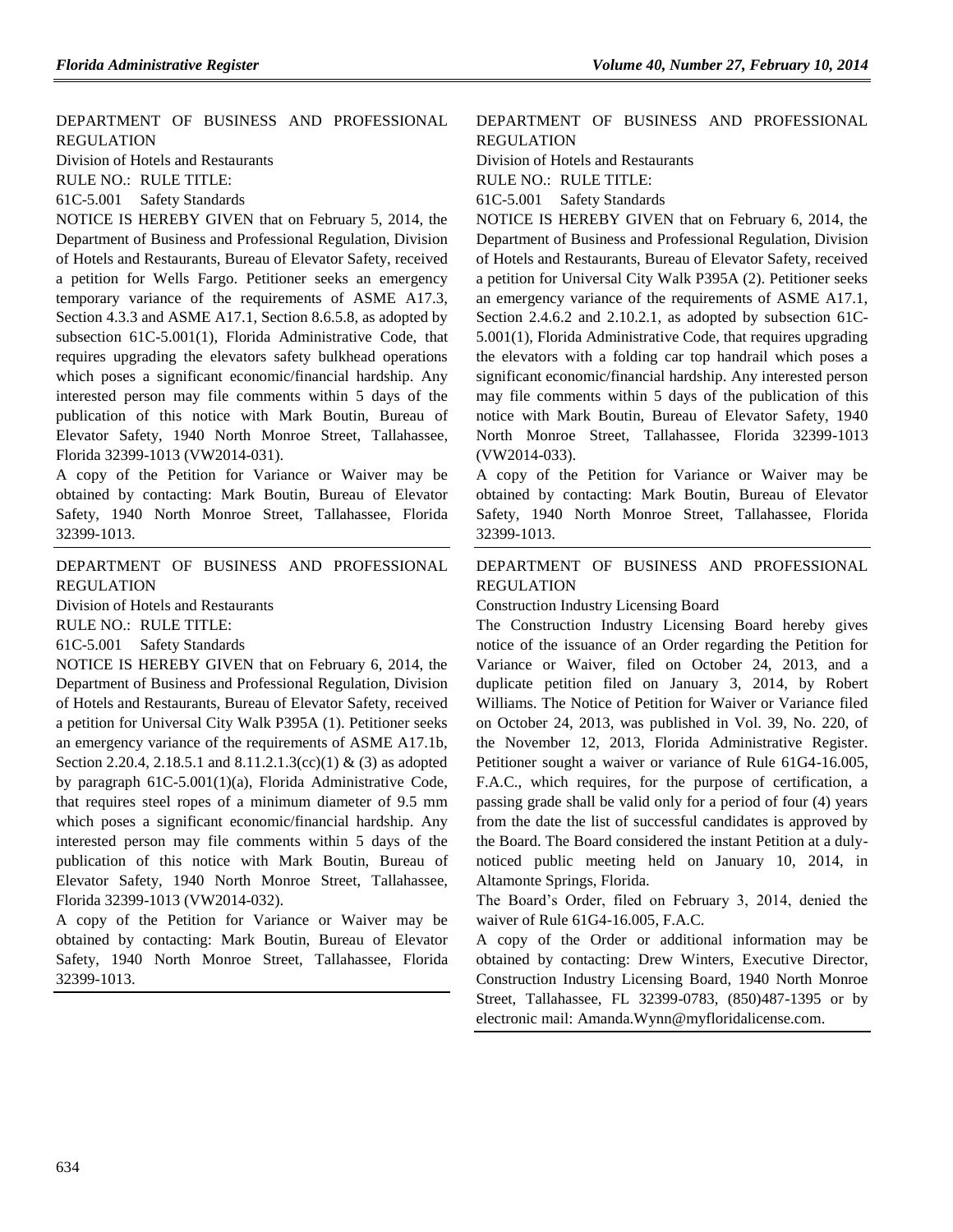# Section VI Notice of Meetings, Workshops and Public **Hearings**

#### [DEPARTMENT OF STATE](https://www.flrules.org/gateway/department.asp?id=1)

Division of [Historical Resources](https://www.flrules.org/gateway/organization.asp?id=1)

The Bureau of Historic Preservation, Friends of Florida Main Street announces a public meeting to which all persons are invited.

DATE AND TIME: February 17, 2014, 4:30 p.m. – 5:30 p.m.

PLACE: R.A. Gray Building, Heritage Gallery, 500 South Bronough Street, Tallahassee, Florida 32399-0250

GENERAL SUBJECT MATTER TO BE CONSIDERED: Discussion of the partnership of Friends of Florida Main Street with the Florida Main Street Program.

A copy of the agenda may be obtained by contacting: Ronni Wood, 1(800)847-7278 or via email: [Ronni.Wood@dos.myflorida.com.](mailto:Ronni.Wood@dos.myflorida.com)

Pursuant to the provisions of the Americans with Disabilities Act, any person requiring special accommodations to participate in this workshop/meeting is asked to advise the agency at least 48 hours before the workshop/meeting by contacting: Ronni Wood, 1(800)847-7278 or via email: [Ronni.Wood@dos.myflorida.com.](mailto:Ronni.Wood@dos.myflorida.com) If you are hearing or speech impaired, please contact the agency using the Florida Relay Service, 1(800)955-8771 (TDD) or 1(800)955-8770 (Voice).

If any person decides to appeal any decision made by the Board with respect to any matter considered at this meeting or hearing, he/she will need to ensure that a verbatim record of the proceeding is made, which record includes the testimony and evidence from which the appeal is to be issued.

For more information, you may contact: Ronni Wood, 1(800)847-7278 or via email: [Ronni.Wood@dos.myflorida.com.](mailto:Ronni.Wood@dos.myflorida.com)

## [DEPARTMENT OF STATE](https://www.flrules.org/gateway/department.asp?id=1)

[Division of Library and Information Services](https://www.flrules.org/gateway/organization.asp?id=2)

The Division of Library and Information Services announces an online work group to which all persons are invited.

DATES AND TIME: First and third Fridays, from February 21 through May 16, 2014, 11:00 a.m. – 12:30 p.m., Eastern PLACE: Content Creation online meeting room: please [join](https://suncom.webex.com/suncom/j.php?ED=261960497&UID=0&RT=MiMxMQ%3D%3D) 

[the meeting,](https://suncom.webex.com/suncom/j.php?ED=261960497&UID=0&RT=MiMxMQ%3D%3D) meeting # 649 821 772

Participants can join by phone only, using the following dialin number and passcode: dial-in number: 1(888)670-3525 (US toll-free), participant passcode: 932 550 5699#

GENERAL SUBJECT MATTER TO BE CONSIDERED: This is a recurring meeting of the Content Creation work group, as a part of the Florida Statewide Digital Action Plan project.

The project: focuses on bringing together and expanding Florida's digital collections, requires a cooperative approach, including adoption of standards and best practices that support collection interoperability and sustainability. This cooperative approach includes a steering committee and work groups to provide feedback and information.

Pursuant to the provisions of the Americans with Disabilities Act, any person requiring special accommodations to participate in this workshop/meeting is asked to advise the agency at least five (5) days before the workshop/meeting by contacting: Sondra Taylor-Furbee at: [Sondra.Furbee@dos.myflorida.com.](mailto:Sondra.Furbee@dos.myflorida.com) If you are hearing or speech impaired, please contact the agency using the Florida Relay Service: 1(800)955-8771 (TDD), or 1(800)955-8770 (Voice).

For more information, contact Sondra Taylor-Furbee at [Sondra.Furbee@dos.myflorida.com.](mailto:Sondra.Furbee@dos.myflorida.com)

### [DEPARTMENT OF EDUCATION](https://www.flrules.org/gateway/department.asp?id=6)

[Florida's Office of Early Learning](https://www.flrules.org/gateway/organization.asp?id=1044)

RULE NO.: RULE TITLE:

[6M-4.710](https://www.flrules.org/gateway/ruleNo.asp?id=6M-4.710) School Readiness Program Curricula

The Office of Early Learning announces a public meeting to which all persons are invited.

DATE AND TIME: February 19, 2014, 2:00 p.m.

PLACE: Online meeting/webinar:

[https://suncom.webex.com/suncom/j.php?ED=261122537&UI](https://suncom.webex.com/suncom/j.php?ED=261122537&UID=492523952&PW=NYzBjMWQ2NWYz&RT=MiMxMQ%3D%3D) [D=492523952&PW=NYzBjMWQ2NWYz&RT=MiMxMQ%](https://suncom.webex.com/suncom/j.php?ED=261122537&UID=492523952&PW=NYzBjMWQ2NWYz&RT=MiMxMQ%3D%3D) [3D%3D](https://suncom.webex.com/suncom/j.php?ED=261122537&UID=492523952&PW=NYzBjMWQ2NWYz&RT=MiMxMQ%3D%3D)

Call-in toll-free number: 1(888)670-3525, attendee access code: 836 086 9955

GENERAL SUBJECT MATTER TO BE CONSIDERED: School readiness curriculum review process for interested submitters and curriculum committee members.

A copy of the agenda may be obtained by contacting: Noelle Bee at [Noelle.Bee@oel.myflorida.com.](mailto:Noelle.Bee@oel.myflorida.com)

Pursuant to the provisions of the Americans with Disabilities Act, any person requiring special accommodations to participate in this workshop/meeting is asked to advise the agency at least 5 days before the workshop/meeting by contacting: Noelle Bee at [Noelle.Bee@oel.myflorida.com.](mailto:Noelle.Bee@oel.myflorida.com) If you are hearing or speech impaired, please contact the agency using the Florida Relay Service, 1(800)955-8771 (TDD) or 1(800)955-8770 (Voice).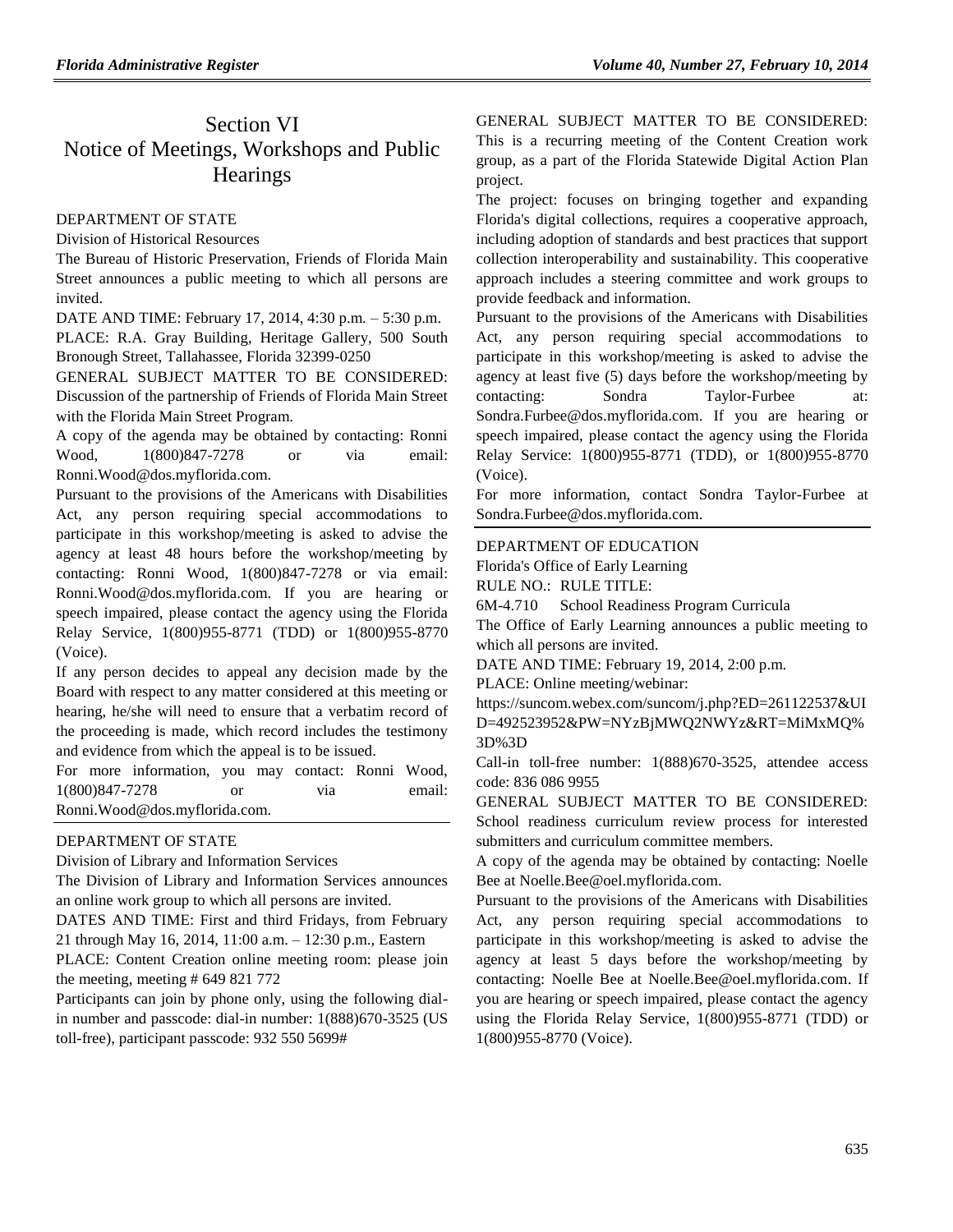For more information, you may contact: Noelle Bee at [Noelle.Bee@oel.myflorida.com.](mailto:Noelle.Bee@oel.myflorida.com)

#### [REGIONAL PLANNING COUNCILS](https://www.flrules.org/gateway/department.asp?id=29)

[North Central Florida Regional Planning Council](https://www.flrules.org/gateway/organization.asp?id=59) The North Central Florida Regional Planning Council announces a public meeting to which all persons are invited. DATE AND TIME: February 20, 2014, 7:30 p.m.

PLACE: Holiday Inn Hotel and Suites, Suwannee Room, 213 Southwest Commerce Boulevard, Lake City, Florida

GENERAL SUBJECT MATTER TO BE CONSIDERED: To conduct the regular business of the North Central Florida Regional Planning Council.

A copy of the agenda may be obtained by contacting: North Central Florida Regional Planning Council, 2009 NW 67th Place, Gainesville, Florida 32653-1603.

Pursuant to the provisions of the Americans with Disabilities Act, any person requiring special accommodations to participate in this workshop/meeting is asked to advise the agency at least 2 business days before the workshop/meeting by contacting: (352)955-2200. If you are hearing or speech impaired, please contact the agency using the Florida Relay Service, 1(800)955-8771 (TDD) or 1(800)955-8770 (Voice).

If any person decides to appeal any decision made by the Board with respect to any matter considered at this meeting or hearing, he/she will need to ensure that a verbatim record of the proceeding is made, which record includes the testimony and evidence from which the appeal is to be issued.

#### [REGIONAL PLANNING COUNCILS](https://www.flrules.org/gateway/department.asp?id=29)

[North Central Florida Regional Planning Council](https://www.flrules.org/gateway/organization.asp?id=59) The North Central Florida Regional Planning Council announces a public meeting to which all persons are invited. DATE AND TIME: February 20, 2014, 6:00 p.m.

PLACE: Holiday Inn Hotel and Suites, Olustee Room, 213 Southwest Commerce Boulevard, Lake City, Florida

GENERAL SUBJECT MATTER TO BE CONSIDERED: To conduct the regular business of the Executive Committee of the North Central Florida Regional Planning Council.

A copy of the agenda may be obtained by contacting: North Central Florida Regional Planning Council, 2009 NW 67th Place, Gainesville, Florida 32653-1603.

Pursuant to the provisions of the Americans with Disabilities Act, any person requiring special accommodations to participate in this workshop/meeting is asked to advise the agency at least 2 business days before the workshop/meeting by contacting: (352)955-2200. If you are hearing or speech impaired, please contact the agency using the Florida Relay Service, 1(800)955-8771 (TDD) or 1(800)955-8770 (Voice).

If any person decides to appeal any decision made by the Board with respect to any matter considered at this meeting or hearing, he/she will need to ensure that a verbatim record of the proceeding is made, which record includes the testimony and evidence from which the appeal is to be issued.

### [REGIONAL PLANNING](https://www.flrules.org/gateway/department.asp?id=29) COUNCILS

[North Central Florida Regional Planning Council](https://www.flrules.org/gateway/organization.asp?id=59)

The North Central Florida Regional Planning Council announces a public meeting to which all persons are invited.

DATE AND TIME: February 20, 2014, 6:00 p.m.

PLACE: Holiday Inn Hotel and Suites, Suwannee Room, 213 Southwest Commerce Boulevard, Lake City, Florida

GENERAL SUBJECT MATTER TO BE CONSIDERED: To conduct the regular business of the Clearinghouse Committee of the North Central Florida Regional Planning Council.

A copy of the agenda may be obtained by contacting: North Central Florida Regional Planning Council, 2009 NW 67th Place, Gainesville, Florida 32653-1603.

Pursuant to the provisions of the Americans with Disabilities Act, any person requiring special accommodations to participate in this workshop/meeting is asked to advise the agency at least 2 business days before the workshop/meeting by contacting: (352)955-2200. If you are hearing or speech impaired, please contact the agency using the Florida Relay Service, 1(800)955-8771 (TDD) or 1(800)955-8770 (Voice).

If any person decides to appeal any decision made by the Board with respect to any matter considered at this meeting or hearing, he/she will need to ensure that a verbatim record of the proceeding is made, which record includes the testimony and evidence from which the appeal is to be issued.

#### [REGIONAL PLANNING COUNCILS](https://www.flrules.org/gateway/department.asp?id=29)

[Southwest Florida Regional Planning Council](https://www.flrules.org/gateway/organization.asp?id=65)

The Southwest Florida Regional Planning Council announces a public meeting to which all persons are invited.

DATE AND TIME: Thursday, February 20, 2014, 9:00 a.m.

PLACE: Southwest Florida Regional Planning Council, 1st Floor Conference Room at 1926 Victoria Avenue in Fort Myers

GENERAL SUBJECT MATTER TO BE CONSIDERED: The regular monthly meeting of the Southwest Florida Regional Planning Council. The Council's Legislative Affairs Committee will meet at 8:15 a.m. and the Council's Energy & Climate Committee will meet immediately following the board meeting.

A copy of the agenda may be obtained by contacting: Nichole Gwinnett at [ngwinnett@swfrpc.org](mailto:ngwinnett@swfrpc.org) or (239)338-2550, ext. 232.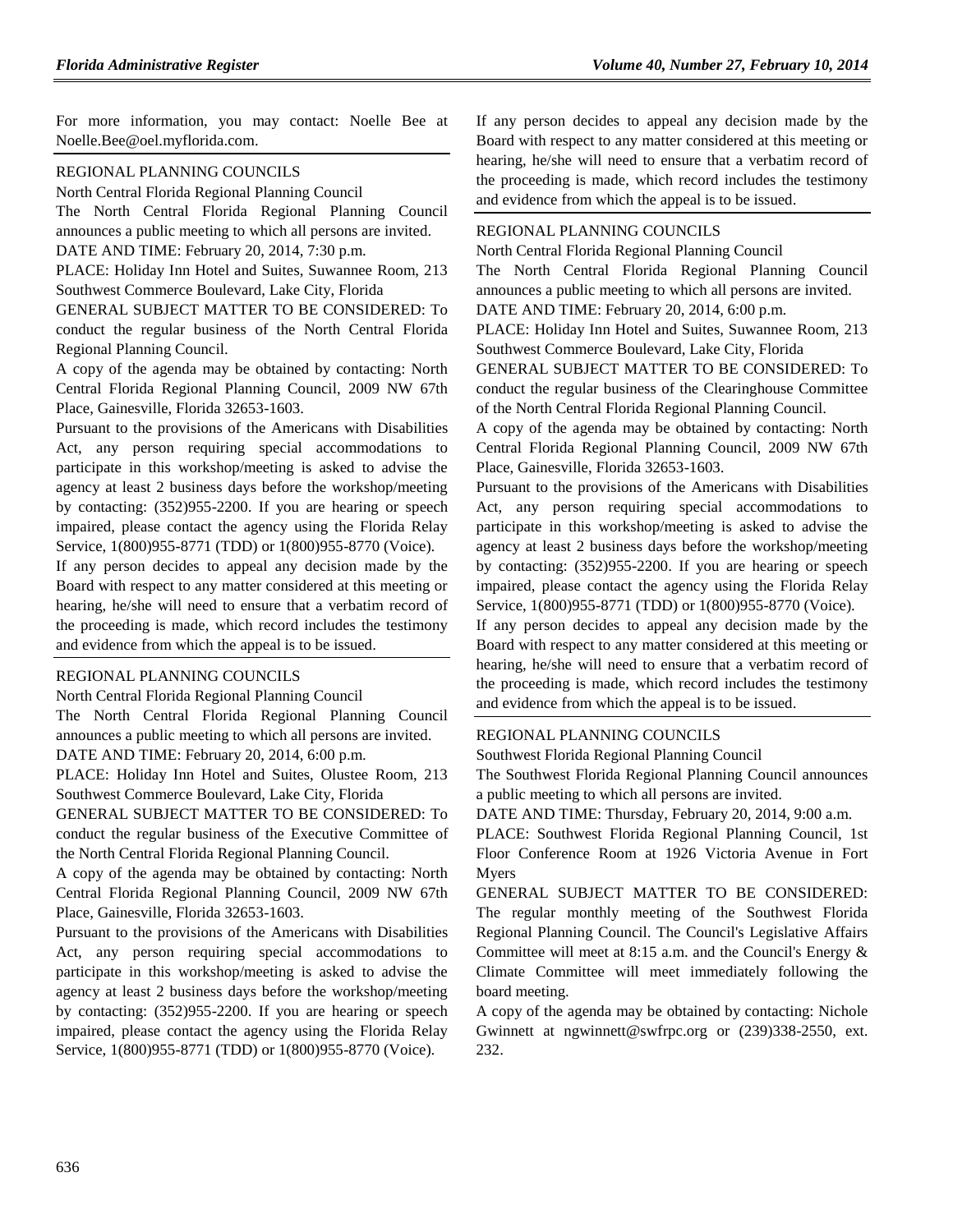Pursuant to the provisions of the Americans with Disabilities Act, any person requiring special accommodations to participate in this workshop/meeting is asked to advise the agency at least 48 hours before the workshop/meeting by contacting: SWFRPC's offices at (239)338-2550. If you are hearing or speech impaired, please contact the agency using the Florida Relay Service, 1(800)955-8771 (TDD) or 1(800)955-8770 (Voice).

If any person decides to appeal any decision made by the Board with respect to any matter considered at this meeting or hearing, he/she will need to ensure that a verbatim record of the proceeding is made, which record includes the testimony and evidence from which the appeal is to be issued.

For more information, you may visit the SWFRPC's website a[t www.swfrpc.org.](http://www.swfrpc.org/)

#### [REGIONAL PLANNING COUNCILS](https://www.flrules.org/gateway/department.asp?id=29)

[Treasure Coast Regional Planning Council](https://www.flrules.org/gateway/organization.asp?id=67)

The Treasure Coast Regional Planning Council announces a public meeting to which all persons are invited.

DATE AND TIME: February 27, 2014, 2:00 p.m.

PLACE: Port St. Lucie Community Center, 2195 SE Airoso Boulevard, Port St. Lucie, FL 34984

GENERAL SUBJECT MATTER TO BE CONSIDERED: As part of the development of a Waterways Plan for Martin and St. Lucie Counties, an educational forum on Natural Resources will be conducted. The forum is intended to increase knowledge regarding different aspects of the ecosystems and natural resources related to the waterways.

The forum is free and open to the public.

A copy of the agenda may be obtained by contacting: Kim DeLaney at  $(772)221-4060$  or [kdelaney@tcrpc.org.](mailto:kdelaney@tcrpc.org)

Pursuant to the provisions of the Americans with Disabilities Act, any person requiring special accommodations to participate in this workshop/meeting is asked to advise the agency at least 48 hours before the workshop/meeting by contacting: Kim DeLaney at (772)221-4060 or [kdelaney@tcrpc.org.](mailto:kdelaney@tcrpc.org) If you are hearing or speech impaired, please contact the agency using the Florida Relay Service, 1(800)955-8771 (TDD) or 1(800)955-8770 (Voice).

If any person decides to appeal any decision made by the Board with respect to any matter considered at this meeting or hearing, he/she will need to ensure that a verbatim record of the proceeding is made, which record includes the testimony and evidence from which the appeal is to be issued.

For more information, you may contact: Kim DeLaney at (772)221-4060 or [kdelaney@tcrpc.org.](mailto:kdelaney@tcrpc.org)

#### [REGIONAL PLANNING COUNCILS](https://www.flrules.org/gateway/department.asp?id=29)

[Treasure Coast Regional Planning Council](https://www.flrules.org/gateway/organization.asp?id=67)

The Treasure Coast Regional Planning Council announces a public meeting to which all persons are invited.

DATE AND TIME: February 21, 2014, immediately following the regular Council meeting

PLACE: Indian River State College, Wolf High Technology Center, 2400 SE Salerno Road, Stuart, FL 34997

GENERAL SUBJECT MATTER TO BE CONSIDERED: To conduct a meeting of Council's Gubernatorial Committee.

A copy of the agenda may be obtained by contacting: Liz Guilck at (772)221-4060 o[r lgulick@tcrpc.org.](mailto:lgulick@tcrpc.org)

Pursuant to the provisions of the Americans with Disabilities Act, any person requiring special accommodations to participate in this workshop/meeting is asked to advise the agency at least 48 hours before the workshop/meeting by contacting: Liz Guilck at (772)221-4060 o[r lgulick@tcrpc.org.](mailto:lgulick@tcrpc.org) If you are hearing or speech impaired, please contact the agency using the Florida Relay Service, 1(800)955-8771 (TDD) or 1(800)955-8770 (Voice).

If any person decides to appeal any decision made by the Board with respect to any matter considered at this meeting or hearing, he/she will need to ensure that a verbatim record of the proceeding is made, which record includes the testimony and evidence from which the appeal is to be issued.

For more information, you may contact: Liz Guilck at (772)221-4060 or [lgulick@tcrpc.org.](mailto:lgulick@tcrpc.org)

#### [WATER MANAGEMENT DISTRICTS](https://www.flrules.org/gateway/department.asp?id=40)

[South Florida Water Management District](https://www.flrules.org/gateway/organization.asp?id=124)

The South Florida Water Management District announces a public meeting to which all persons are invited.

DATE AND TIME: Wednesday, February 19, 2014, 10:00 a.m.

PLACE: South Florida Water Management District, B-1 Bill Storch Conference Room, 3301 Gun Club Road, West Palm Beach, FL 33406

GENERAL SUBJECT MATTER TO BE CONSIDERED: Public Meeting to Discuss Regulatory Matters.

All or part of these meetings will be video-conferenced in order to permit maximum participation from the South Florida Water Management District Service Centers located at:

Lower West Coast Service Center, 2301 McGregor Blvd., Fort Myers, FL 33901

Okeechobee Service Center, 3800 NW 16th Boulevard, Okeechobee, FL 34972

Orlando Service Center, 1707 Orlando Central Parkway, Suite 200, Orlando, FL 32809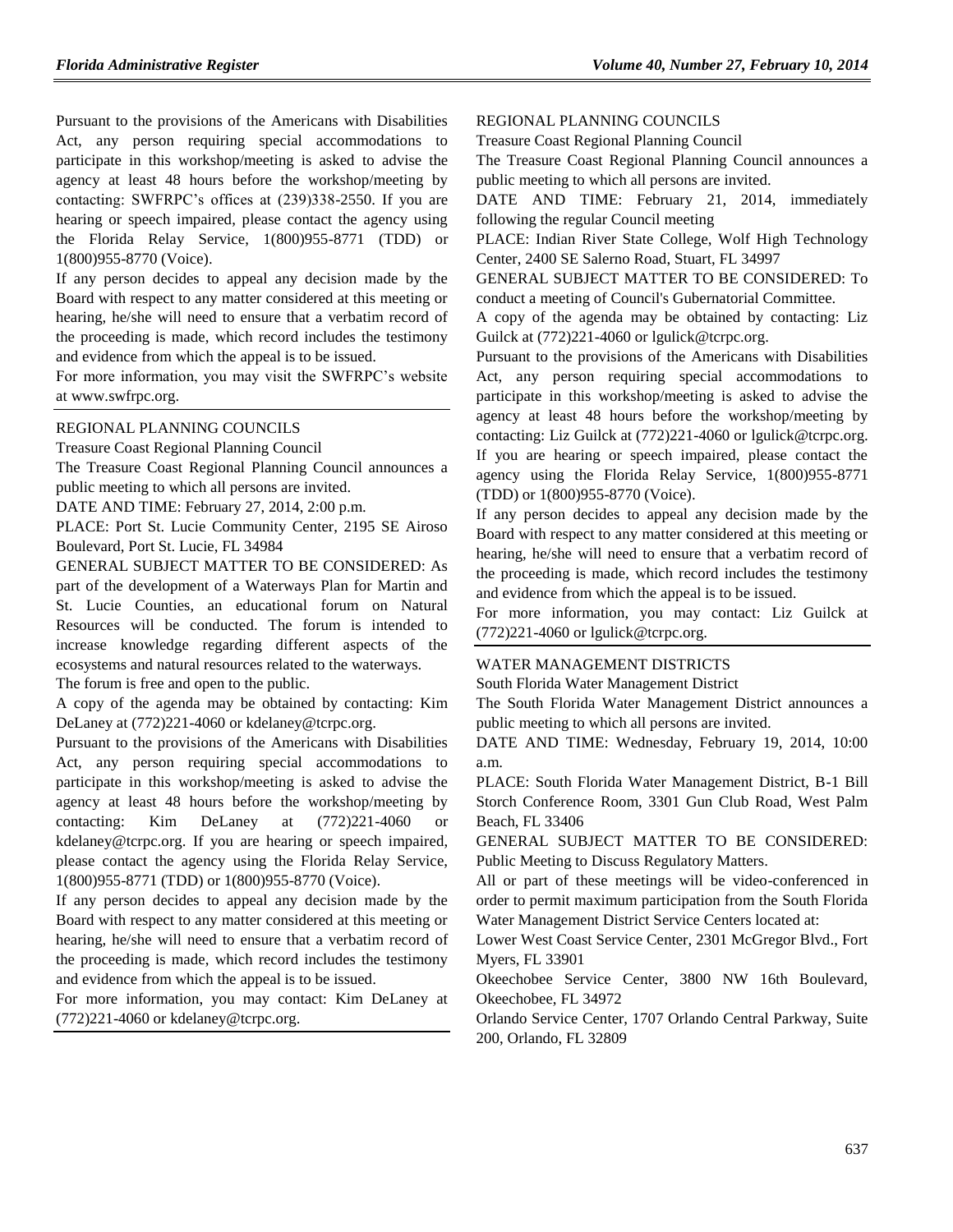The meeting will also be webcast.

Agendas are available 7 days prior to the meeting date. You may obtain a copy of the agenda by going to our website at: [www.sfwmd.gov.](http://www.sfwmd.gov/)

Hold mouse over the "Topics" tab, scroll down to "Permits" and click

Under "*Upcoming Events*" on the right hand column, click the "Monthly Regulatory Meetings" link

or by subscribing to ePermitting/eNoticing: [www.sfwmd.gov/epermitting](http://www.sfwmd.gov/epermitting)

For additional information, you may also call our information line at (561)682-6207 or Florida toll-free: 1(800)432-2045, ext. 6207.

Pursuant to the provisions of the Americans with Disabilities Act, any person requiring special accommodations to participate in this workshop/meeting is asked to advise the agency at least 5 days before the workshop/meeting by contacting: District Clerk's Office, (561)682-2087. If you are hearing or speech impaired, please contact the agency using the Florida Relay Service, 1(800)955-8771 (TDD) or 1(800)955-8770 (Voice).

For more information, you may contact: District Clerk's Office, (561)682-2087.

### [DEPARTMENT OF ELDER AFFAIRS](https://www.flrules.org/gateway/department.asp?id=58)

[Division of Volunteer and Community Services](https://www.flrules.org/gateway/organization.asp?id=530)

The Department of Elder Affairs announces a public meeting to which all persons are invited.

DATE AND TIME: Thursday, March 13, 2014, 2:00 p.m. – 4:00 p.m.

PLACE: Indian River Administrative Complex, 1800 27th Street, Vero Beach, FL 32960

GENERAL SUBJECT MATTER TO BE CONSIDERED: The purpose of the workshop is to discuss the benefits of senior zones. Senior zones raise a driver's awareness that they are entering an area where they need to exercise additional caution. The zone slows traffic and increases safety for all drivers and pedestrians around retirement and assisted living communities through the use of traffic calming devices and signage. Two additional workshops are planned in March 2014 for Broward and Sarasota counties.

A copy of the agenda may be obtained by contacting: Janine Harris, Community Relations Manager, Communities for a Lifetime, Department of Elder Affairs, 4040 Esplanade Way, Tallahassee, FL 32399-7000, by phone at (850)414-2373 or via email at [harrisj@elderaffairs.org.](mailto:harrisj@elderaffairs.org)

Pursuant to the provisions of the Americans with Disabilities Act, any person requiring special accommodations to participate in this workshop/meeting is asked to advise the

agency at least 72 hours before the workshop/meeting by contacting: Janine Harris, Community Relations Manager, Communities for a Lifetime, Department of Elder Affairs, 4040 Esplanade Way, Tallahassee, FL 32399-7000, by phone at (850)414-2373 or via email at [harrisj@elderaffairs.org.](mailto:harrisj@elderaffairs.org) If you are hearing or speech impaired, please contact the agency using the Florida Relay Service, 1(800)955-8771 (TDD) or 1(800)955-8770 (Voice).

For more information, you may contact: Janine Harris, Community Relations Manager, Communities for a Lifetime, Department of Elder Affairs, 4040 Esplanade Way, Tallahassee, FL 32399-7000, by phone at (850)414-2373 or via email at [harrisj@elderaffairs.org.](mailto:harrisj@elderaffairs.org)

## [DEPARTMENT OF MANAGEMENT SERVICES](https://www.flrules.org/gateway/department.asp?id=60)

[Division of State Employees' Insurance](https://www.flrules.org/gateway/organization.asp?id=236)

The Department of Management Services announces a public meeting to which all persons are invited.

DATE AND TIME: February 17, 2014, 1:30 p.m., EST

PLACE: 4050 Esplanade Way, Suite 335K, Tallahassee, Florida. This meeting may be attended telephonically by calling: 1(888)670-3525. At the prompt, enter conference code: 7665653066#

GENERAL SUBJECT MATTER TO BE CONSIDERED: The Florida Department of Management Services will conduct a public meeting regarding the Invitation to Negotiation No. DMS 12/13-047, entitled "Third Party Administrative Services."

The purpose of the meeting is to bring the Negotiation Team together to discuss negotiations and make a recommendation of award.

This meeting is subject to cancellation.

A copy of the agenda and further information and future updates regarding the meeting schedule are available via the system of record, the Vendor Bid System, located at:

[http://www.myflorida.com/apps/vbs/vbs\\_www.search.criteria](http://www.myflorida.com/apps/vbs/vbs_www.search.criteria_form) [\\_form;](http://www.myflorida.com/apps/vbs/vbs_www.search.criteria_form) search for DMS 12/13-047.

Pursuant to the provisions of the Americans with Disabilities Act, any person requiring special accommodations to participate in this workshop/meeting is asked to advise the agency at least 7 days before the workshop/meeting by contacting: the Department's Americans with Disabilities Act (ADA) Coordinator for facilities management at (850)922- 7535, or via email at the address listed on:

[http://www.dms.myflorida.com/agency\\_administration/human](http://www.dms.myflorida.com/agency_administration/human_resources/dms_contacts_by_role) [\\_resources/dms\\_contacts\\_by\\_role.](http://www.dms.myflorida.com/agency_administration/human_resources/dms_contacts_by_role) If you are hearing or speech impaired, please contact the agency using the Florida Relay Service, 1(800)955-8771 (TDD) or 1(800)955-8770 (Voice).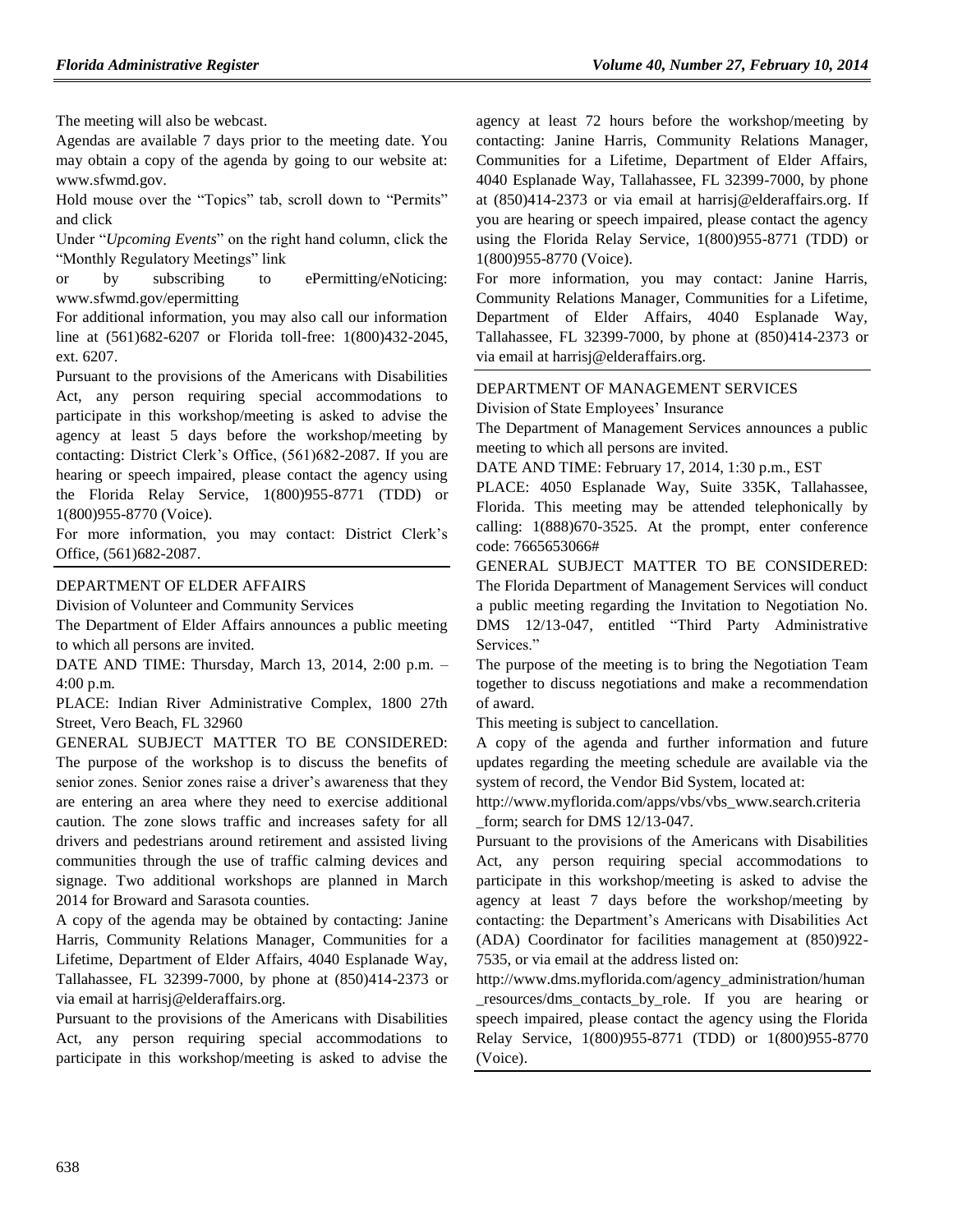### [DEPARTMENT OF BUSINESS AND PROFESSIONAL](https://www.flrules.org/gateway/department.asp?id=61)  [REGULATION](https://www.flrules.org/gateway/department.asp?id=61)

[Florida Building Commission](https://www.flrules.org/gateway/organization.asp?id=1071)

The Department of Business and Professional Regulation, The Florida Building Commission, "the Commission", announces a public meeting to which all persons are invited.

DATE AND TIME: February 21, 2014, 8:30 a.m.

PLACE: The Renaissance Resort at World Golf Village, 500 South Legacy Trail, St. Augustine, Florida 32092

GENERAL SUBJECT MATTER TO BE CONSIDERED:

The Florida Building Commission will review and decide on Accessibility Waiver Applications, review and decide on requests for Declaratory Statements; and take up and consider such other matters that appear on the Commission's agenda. Specifically, the Commission will address:

Accessibility Waiver Applications:

a. KLKS, LLC, 7175 South West 47th Street, Miami

b. South Beach Hotel, 236 21st Street, Miami Beach

c. Delta Investment Group, 107 South West 7th Street, Gainesville

d. Haddon Hall Hotel and the Campton Apartments, 1500 Collins Avenue and 1455 Washington Avenue, Miami Beach

e. Fred Schweitz, Too Your Health Spa, 995 South Highway 27/441, Ocala

f. Gould Business Center Buildout, 587 West Eau Gallie Boulevard, Melbourne

g. Alpha Delta Pi Sorority, 537 West Jefferson Street, Tallahassee

Petitions for Declaratory Statement:

a. DS 2013-123 by Garland Patterson, PE

b. DS2014-002 by Gulf Coast Supply and Manufacturing, LLC.

Rules:

Rules 61G20-3.001 and 61G20-3.002, Product Approval Scope and Definitions:

Notice of Correction to add language relating to legislative ratification to the Summary of Statement of Estimated Regulatory Costs and Legislative Ratification.

A copy of the agenda may be obtained by contacting: Mr. Jim Richmond or Ms. Marlita Peters, Building Codes and Standards Office, Department of Business and Professional Regulation, 1940 North Monroe Street, Tallahassee, Florida 32399-0772 or call: (850)487-1824, refer to [http://www.floridabuilding.](http://www.floridabuilding/)

Pursuant to the provisions of the Americans with Disabilities Act, any person requiring special accommodations to participate in this workshop/meeting is asked to advise the agency at least 10 days before the workshop/meeting by contacting: Ms. Barbara Bryant, Building Codes and Standards Office, Department of Business and Professional Regulation, 1940 North Monroe Street, Tallahassee, Florida 32399-0772, (850)487-1824 or fax: (850)414-8436. If you are hearing or speech impaired, please contact the agency using the Florida Relay Service, 1(800)955-8771 (TDD) or 1(800)955-8770 (Voice).

If any person decides to appeal any decision made by the Board with respect to any matter considered at this meeting or hearing, he/she will need to ensure that a verbatim record of the proceeding is made, which record includes the testimony and evidence from which the appeal is to be issued.

For more information, you may contact: Mr. Jim Richmond or Marlita Peters, Building Codes and Standards Office, Department of Business and Professional Regulation, 1940 North Monroe Street, Tallahassee, Florida 32399-0772, or call: (850)487-1824, refer to [http://www.floridabuilding.org.](http://www.floridabuilding.org/)

[DEPARTMENT OF BUSINESS AND PROFESSIONAL](https://www.flrules.org/gateway/department.asp?id=61)  [REGULATION](https://www.flrules.org/gateway/department.asp?id=61)

[Drugs, Devices and Cosmetics](https://www.flrules.org/gateway/organization.asp?id=1057)

The Division of Drugs, Devices and Cosmetics announces a public meeting to which all persons are invited.

DATE AND TIME: February 27, 2014, 9:30 a.m. Conference call number: 1(888)670-3525, conference code: 9259887749

PLACE: Department of Business and Professional Regulations, 1940 N. Monroe Street, Tallahassee, FL 32399

GENERAL SUBJECT MATTER TO BE CONSIDERED: General Business.

A copy of the agenda may be obtained by contacting: Dinah Greene, Division of Drugs, Devices and Cosmetics, 1940 N. Monroe Street, Suite 26A, Tallahassee, FL 32399, (850)717- 1800.

Pursuant to the provisions of the Americans with Disabilities Act, any person requiring special accommodations to participate in this workshop/meeting is asked to advise the agency at least 10 days before the workshop/meeting by contacting: Dinah Greene. If you are hearing or speech impaired, please contact the agency using the Florida Relay Service, 1(800)955-8771 (TDD) or 1(800)955-8770 (Voice).

If any person decides to appeal any decision made by the Board with respect to any matter considered at this meeting or hearing, he/she will need to ensure that a verbatim record of the proceeding is made, which record includes the testimony and evidence from which the appeal is to be issued.

For more information, you may contact: Dinah Greene, Division of Drugs, Devices and Cosmetics, 1940 N. Monroe Street, Suite 26A, Tallahassee, FL 32399, (850)717-1800.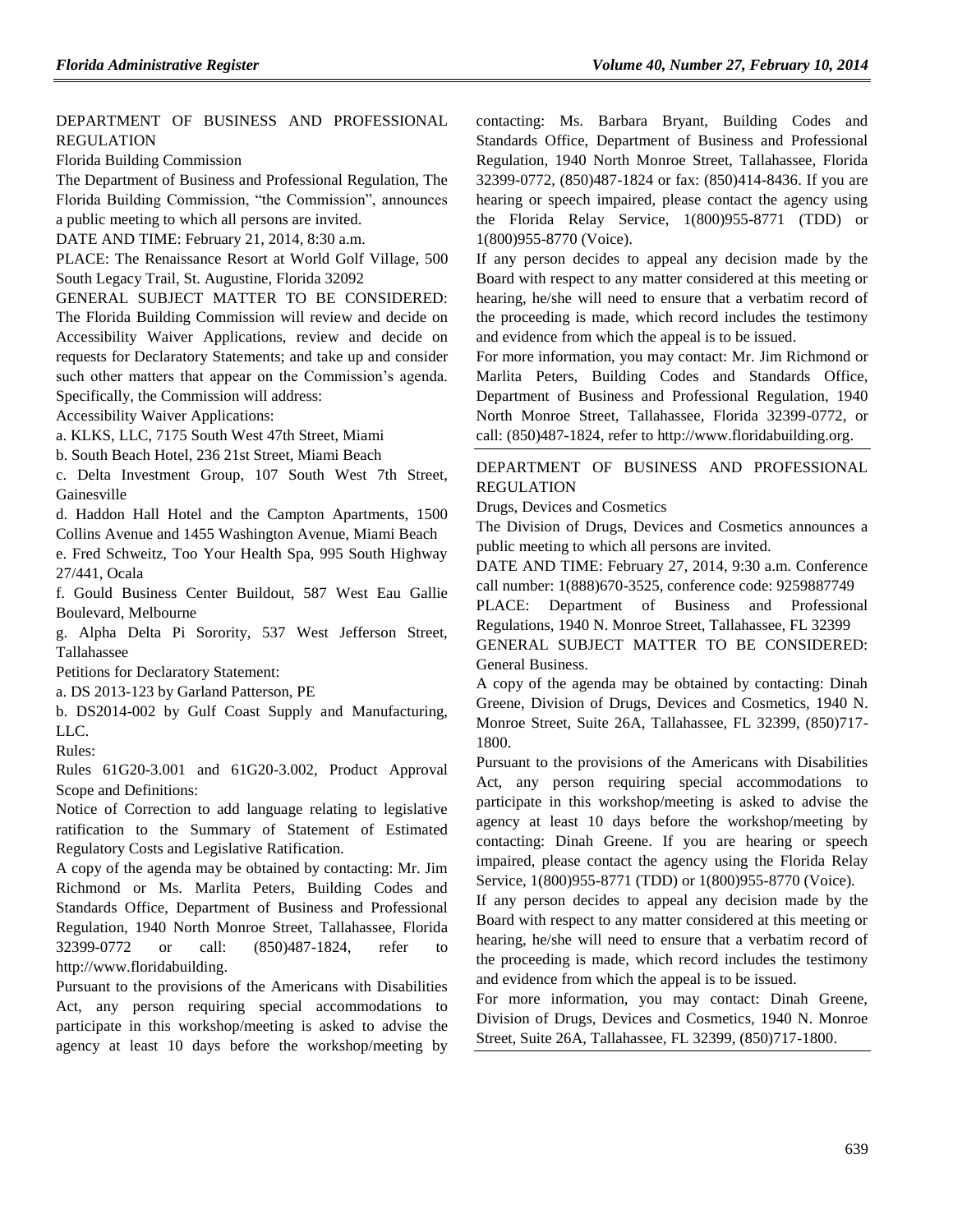### [DEPARTMENT OF HEALTH](https://www.flrules.org/gateway/department.asp?id=64)

#### [Board of Chiropractic](https://www.flrules.org/gateway/organization.asp?id=311)

The Board of Chiropractic Medicine Probable Cause Panel announces a telephone conference call to which all persons are invited.

DATE AND TIME: Monday, February 10, 2014, 11:45 a.m. at Meet Me number: 1(888)670-3525, participant code: 7063065588

PLACE: Department of Health, 4042 Bald Cypress Way, Tallahassee, FL 32399

GENERAL SUBJECT MATTER TO BE CONSIDERED: Previous case heard by the Panel.

A copy of the agenda may be obtained by contacting: Sherra W. Mears, Board of Chiropractic Medicine, 4052 Bald Cypress Way, Bin #C07, Tallahassee, FL 32399-3257.

Pursuant to the provisions of the Americans with Disabilities Act, any person requiring special accommodations to participate in this workshop/meeting is asked to advise the agency at least 48 hours before the workshop/meeting by contacting: Sherra W. Mears. If you are hearing or speech impaired, please contact the agency using the Florida Relay Service, 1(800)955-8771 (TDD) or 1(800)955-8770 (Voice).

If any person decides to appeal any decision made by the Board with respect to any matter considered at this meeting or hearing, he/she will need to ensure that a verbatim record of the proceeding is made, which record includes the testimony and evidence from which the appeal is to be issued.

#### [DEPARTMENT OF HEALTH](https://www.flrules.org/gateway/department.asp?id=64)

#### [Board of Nursing](https://www.flrules.org/gateway/organization.asp?id=332)

The Council on Certified Nursing Assistants announces a telephone conference call to which all persons are invited.

DATE AND TIME: Thursday, February 20, 2014, 10:00 a.m., **EST** 

PLACE: Department of Health, Tallahassee at Meet Me Number: 1(888)670-3525, code: 4764781998

GENERAL SUBJECT MATTER TO BE CONSIDERED: General Business.

A copy of the agenda may be obtained by contacting: Joe Baker Jr., Executive Director, 4052 Bald Cypress Way, Bin #C02, Tallahassee, FL 32399-3252.

Pursuant to the provisions of the Americans with Disabilities Act, any person requiring special accommodations to participate in this workshop/meeting is asked to advise the agency at least 48 hours before the workshop/meeting by contacting: the Board at (850)245-4125. If you are hearing or speech impaired, please contact the agency using the Florida Relay Service, 1(800)955-8771 (TDD) or 1(800)955-8770 (Voice).

If any person decides to appeal any decision made by the Board with respect to any matter considered at this meeting or hearing, he/she will need to ensure that a verbatim record of the proceeding is made, which record includes the testimony and evidence from which the appeal is to be issued.

## [DEPARTMENT OF HEALTH](https://www.flrules.org/gateway/department.asp?id=64)

[Board of Nursing Home Administrators](https://www.flrules.org/gateway/organization.asp?id=301)

The Board of Nursing Home Administrators announces a telephone conference call to which all persons are invited.

DATE AND TIME: Wednesday, March 5, 2014, 8:30 a.m., at meet me number: 1(888)670-3525, participant code: 9238150597

PLACE: Department of Health, 4042 Bald Cypress Way, Tallahassee, Florida 32399

GENERAL SUBJECT MATTER TO BE CONSIDERED: General board business.

A copy of the agenda may be obtained by contacting: Sherra W. Mears, Board of Nursing Home Administrators, 4052 Bald Cypress Way, Bin #C07, Tallahassee, Florida 32399-3257 or by accessing the board's website at: [http://www.floridahealth.](http://www.floridahealth.gov/licensing-and-regulation/nursing-home/meetings/index.html) [gov/licensing-and-regulation/nursing-home/meetings/index.](http://www.floridahealth.gov/licensing-and-regulation/nursing-home/meetings/index.html) [html.](http://www.floridahealth.gov/licensing-and-regulation/nursing-home/meetings/index.html)

Pursuant to the provisions of the Americans with Disabilities Act, any person requiring special accommodations to participate in this workshop/meeting is asked to advise the agency at least 48 hours before the workshop/meeting by contacting: Sherra W. Mears. If you are hearing or speech impaired, please contact the agency using the Florida Relay Service, 1(800)955-8771 (TDD) or 1(800)955-8770 (Voice).

If any person decides to appeal any decision made by the Board with respect to any matter considered at this meeting or hearing, he/she will need to ensure that a verbatim record of the proceeding is made, which record includes the testimony and evidence from which the appeal is to be issued.

## [FLORIDA HOUSING FINANCE CORPORATION](https://www.flrules.org/gateway/department.asp?id=67)

The Florida Housing Finance Corporation announces public meetings to which all persons are invited.

DATES AND TIMES: Monday, February 17, 2014, 2:00 p.m.; Friday, February 21, 2014, 2:30 p.m.

PLACE: Closing Room A, Florida Housing Finance Corporation, 227 North Bronough Street, Suite 5000, Tallahassee, Florida, 32301-1329

GENERAL SUBJECT MATTER TO BE CONSIDERED: The first Review Committee meeting will be to discuss the proposals received from qualified offerors for energy audit services and to answer any questions the review committee may have regarding the proposals submitted in response to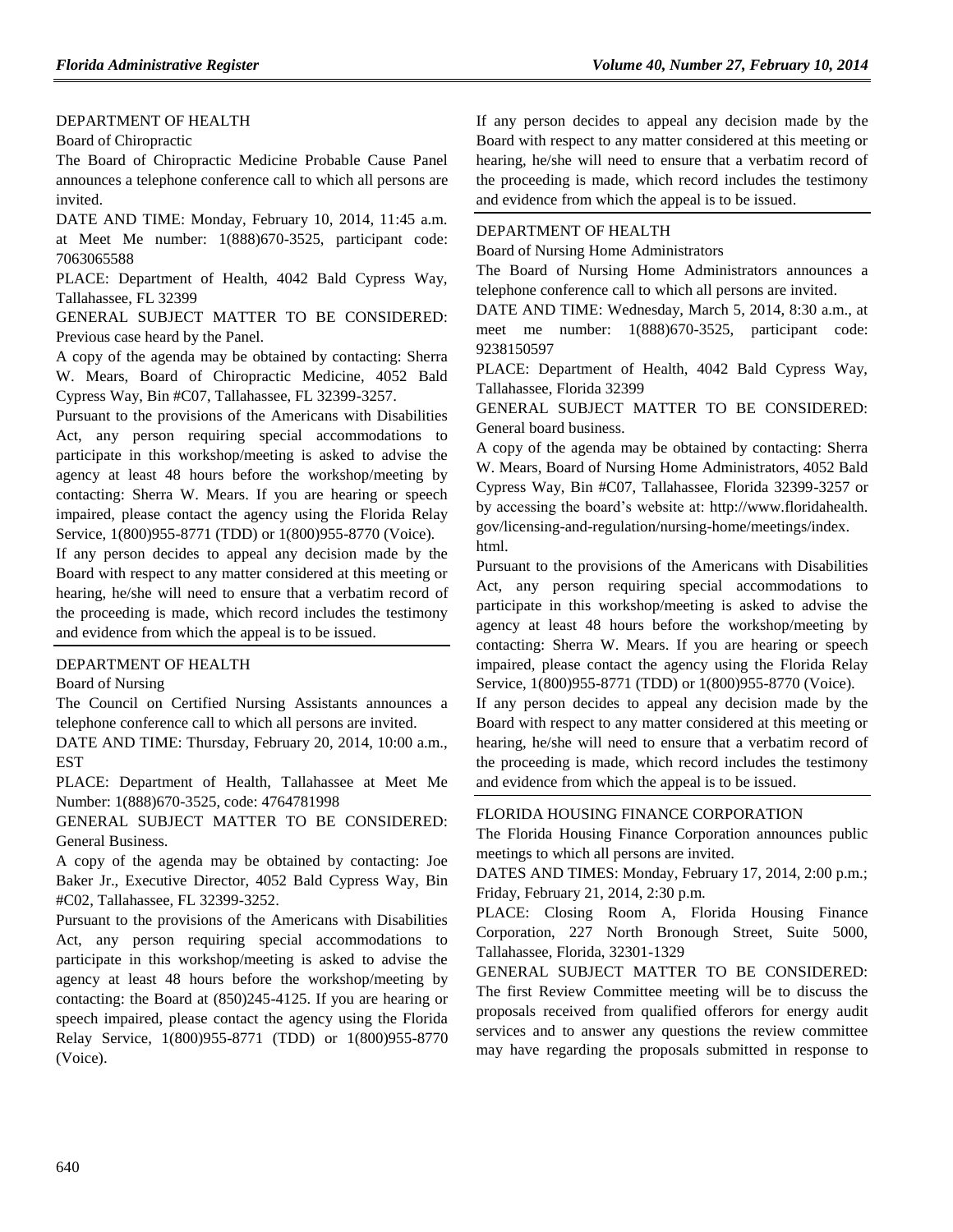Florida Housing Finance Corporation's Request for Qualifications 2014-01. The second Review Committee meeting will be to give the scores, rank the proposals and to submit a recommendation to Florida Housing's Board of Directors.

A copy of the agenda may be obtained by contacting: Della Harrell, (850)488-4197 o[r della.harrell@floridahousing.org.](mailto:della.harrell@floridahousing.org)

Pursuant to the provisions of the Americans with Disabilities Act, any person requiring special accommodations to participate in this workshop/meeting is asked to advise the agency at least 5 days before the workshop/meeting by contacting: Della Harrell, (850)488-4197 or [della.harrell@floridahousing.org.](mailto:della.harrell@floridahousing.org) If you are hearing or speech impaired, please contact the agency using the Florida Relay Service, 1(800)955-8771 (TDD) or 1(800)955-8770 (Voice).

If any person decides to appeal any decision made by the Board with respect to any matter considered at this meeting or hearing, he/she will need to ensure that a verbatim record of the proceeding is made, which record includes the testimony and evidence from which the appeal is to be issued.

### [DEPARTMENT OF ECONOMIC OPPORTUNITY](https://www.flrules.org/gateway/department.asp?id=73)

The Department of Economic Opportunity (f/k/a the Agency for Workforce Innovation), Reemployment Assistance Claims and Benefits Information System, Executive Steering Committee announces a public meeting to which all persons are invited.

DATE AND TIME: Rescheduled: Wednesday, February 26, 2014, 10:30 a.m. – 12:00 Noon (Meeting was previously scheduled for February 12, 2014, 10:30 a.m. – 12:00 Noon)

PLACE: Caldwell Building, Conference Room B-49, 107 E. Madison Street, Tallahassee, Florida 32399 or by conference call: 1(888)670-3525, passcode: 1188081993 then #

GENERAL SUBJECT MATTER TO BE CONSIDERED: Regular recurring meeting to review project status and act on any decisions required of the Committee.

A copy of the agenda may be obtained by contacting: [http://www.floridajobs.org/calendar.](http://www.floridajobs.org/calendar)

#### [ENTERPRISE FLORIDA, INC.](https://www.flrules.org/gateway/organization.asp?id=680)

The Board of Directors for the Florida Opportunity Fund announces a public meeting to which all persons are invited. DATE AND TIME: Wednesday, March 5, 2014, 9:00 a.m. – 11:00 a.m.

PLACE: South Conference Room, Enterprise Florida, Inc., 800 North Magnolia Avenue, Suite 1100, Orlando, FL 32803 GENERAL SUBJECT MATTER TO BE CONSIDERED: This meeting will discuss on-going issues, developing issues and other matters.

A copy of the agenda may be obtained by contacting: Bill Spivey, (407)956-5695.

Pursuant to the provisions of the Americans with Disabilities Act, any person requiring special accommodations to participate in this workshop/meeting is asked to advise the agency at least 1 day before the workshop/meeting by contacting: Bill Spivey, (407)956-5695. If you are hearing or speech impaired, please contact the agency using the Florida Relay Service, 1(800)955-8771 (TDD) or 1(800)955-8770 (Voice).

## [ENTERPRISE FLORIDA, INC.](https://www.flrules.org/gateway/organization.asp?id=680)

The Florida Development Finance Corporation ("FDFC") announces a public meeting to which all persons are invited.

DATE AND TIME: Wednesday, March 5, 2014, 1:00 p.m. – 2:00 p.m.

PLACE: Enterprise Florida, Inc., 800 North Magnolia Avenue, Suite 1100, Orlando, FL 32803

GENERAL SUBJECT MATTER TO BE CONSIDERED: A regular scheduled meeting for the consideration of matters properly brought before the board of the Florida Development Finance Corporation.

A copy of the agenda may be obtained by contacting: Bill Spivey, (407)956-5695.

Pursuant to the provisions of the Americans with Disabilities Act, any person requiring special accommodations to participate in this workshop/meeting is asked to advise the agency at least 1 day before the workshop/meeting by contacting: Bill Spivey, (407)956-5695. If you are hearing or speech impaired, please contact the agency using the Florida Relay Service, 1(800)955-8771 (TDD) or 1(800)955-8770 (Voice).

# Section VII Notice of Petitions and Dispositions Regarding Declaratory Statements

### [DEPARTMENT OF BUSINESS AND PROFESSIONAL](https://www.flrules.org/gateway/department.asp?id=61)  [REGULATION](https://www.flrules.org/gateway/department.asp?id=61)

[Construction Industry Licensing Board](https://www.flrules.org/gateway/organization.asp?id=274)

NOTICE IS HEREBY GIVEN that the Construction Industry Licensing Board has issued an order disposing of the petition for declaratory statement filed by Utility Services Associates, LLC on August 30, 2013. The following is a summary of the agency's disposition of the petition:

The Notice of Petition for Declaratory Statement was published in Vol. 39, No. 175, of the September 9, 2013, Florida Administrative Register. Petitioner withdrew the Petition for Declaratory Statement and no further action was taken.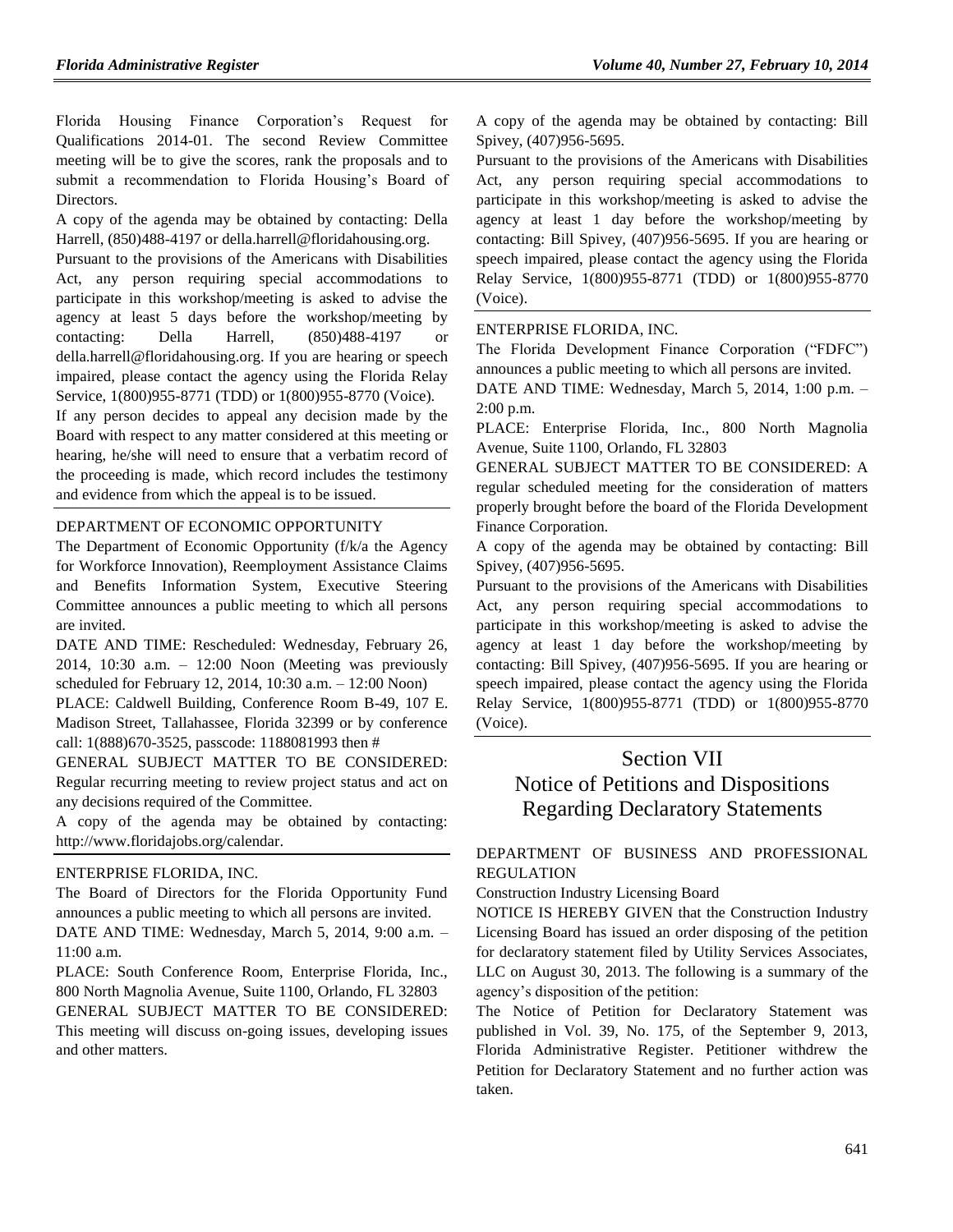A copy of the Order Disposing of the Petition for Declaratory Statement may be obtained by contacting: Drew Winters, Executive Director, Construction Industry Licensing Board, 1940 North Monroe Street, Tallahassee, FL 32399-0783, telephone: (850)487-1395 or by electronic mail: [Amanda.Wynn@myfloridalicense.com.](mailto:Amanda.Wynn@myfloridalicense.com)

### [DEPARTMENT OF BUSINESS AND PROFESSIONAL](https://www.flrules.org/gateway/department.asp?id=61)  [REGULATION](https://www.flrules.org/gateway/department.asp?id=61)

[Construction Industry Licensing Board](https://www.flrules.org/gateway/organization.asp?id=274)

NOTICE IS HEREBY GIVEN that the Construction Industry Licensing Board has issued an order disposing of the petition for declaratory statement filed by Morganti Group, Inc. on December 12, 2013. The following is a summary of the agency's disposition of the petition:

The Notice of Petition for Declaratory Statement was published in Vol. 39, No. 244, of the December 18, 2013, Florida Administrative Register. Petitioner withdrew the Petition for Declaratory Statement and no further action was taken.

A copy of the Order Disposing of the Petition for Declaratory Statement may be obtained by contacting: Drew Winters, Executive Director, Construction Industry Licensing Board, 1940 North Monroe Street, Tallahassee, FL 32399-0783, telephone: (850)487-1395 or by electronic mail: [Amanda.Wynn@myfloridalicense.com.](mailto:Amanda.Wynn@myfloridalicense.com)

#### [DEPARTMENT OF BUSINESS AND PROFESSIONAL](https://www.flrules.org/gateway/department.asp?id=61)  [REGULATION](https://www.flrules.org/gateway/department.asp?id=61)

[Construction Industry Licensing Board](https://www.flrules.org/gateway/organization.asp?id=274)

NOTICE IS HEREBY GIVEN that the Construction Industry Licensing Board has issued an order disposing of the petition for declaratory statement filed by the City of Tallahassee on September 25, 2013. The following is a summary of the agency's disposition of the petition:

The Notice of Petition for Declaratory Statement was published in Vol. 39, No. 191, of the October 1, 2013, Florida Administrative Register. Petitioner asks the Board whether a business is required to hold a contractor's license to replace or repair an existing backflow preventer on a water service line in which the aggregate contract price for labor, materials and all other items is less than \$1,000.00. The Board's Order, filed on February 3, 2014, issues a declaratory statement that a contractor's license would be required to replace or repair an existing backflow preventer on a water service line.

A copy of the Order Disposing of the Petition for Declaratory Statement may be obtained by contacting: Drew Winters, Executive Director, Construction Industry Licensing Board, 1940 North Monroe Street, Tallahassee, FL 32399-0783, telephone: (850)487-1395 or by electronic mail: [Amanda.Wynn@myfloridalicense.com.](mailto:Amanda.Wynn@myfloridalicense.com)

#### [DEPARTMENT OF BUSINESS AND PROFESSIONAL](https://www.flrules.org/gateway/department.asp?id=61)  [REGULATION](https://www.flrules.org/gateway/department.asp?id=61)

[Construction Industry Licensing Board](https://www.flrules.org/gateway/organization.asp?id=274)

NOTICE IS HEREBY GIVEN that the Construction Industry Licensing Board has issued an order disposing of the petition for declaratory statement filed by TransCan Mechanical, LLC on October 31, 2013. The following is a summary of the agency's disposition of the petition:

The Notice of Petition for Declaratory Statement was published in Vol. 39, No. 226, of the November 20, 2013, Florida Administrative Register. Petitioner asks the Board whether a subcontractor installing pneumatic tube systems, hired by a Florida certified licensed contractor, has to be a Florida certified licensed plumbing or mechanical contractor. The Board's Order, filed on February 3, 2014, states that a subcontractor installing pneumatic tube systems must be a Florida certified licensed plumbing or mechanical contractor.

A copy of the Order Disposing of the Petition for Declaratory Statement may be obtained by contacting: Drew Winters, Executive Director, Construction Industry Licensing Board, 1940 North Monroe Street, Tallahassee, FL 32399-0783, telephone: (850)487-1395 or by electronic mail: [Amanda.Wynn@myfloridalicense.com.](mailto:Amanda.Wynn@myfloridalicense.com)

### [DEPARTMENT OF BUSINESS AND PROFESSIONAL](https://www.flrules.org/gateway/department.asp?id=61)  [REGULATION](https://www.flrules.org/gateway/department.asp?id=61)

[Construction Industry Licensing Board](https://www.flrules.org/gateway/organization.asp?id=274)

NOTICE IS HEREBY GIVEN that the Construction Industry Licensing Board has issued an order disposing of the petition for declaratory statement filed by Sun Star Energy LLC on December 6, 2013. The following is a summary of the agency's disposition of the petition:

The Notice of Petition for Declaratory Statement was published in Vol. 39, No. 241, of the December 13, 2013, Florida Administrative Register. Petitioner asks the Board whether a plumbing contractor can install a solar water heating system, which includes the flat plate thermal collector, to the roof of a house. The Board's Order, filed on February 3, 2014, issues a declaratory statement that a plumbing contractor cannot install a solar water heating system, which includes a flat plate thermal collector, to the roof of a house.

A copy of the Order Disposing of the Petition for Declaratory Statement may be obtained by contacting: Drew Winters, Executive Director, Construction Industry Licensing Board,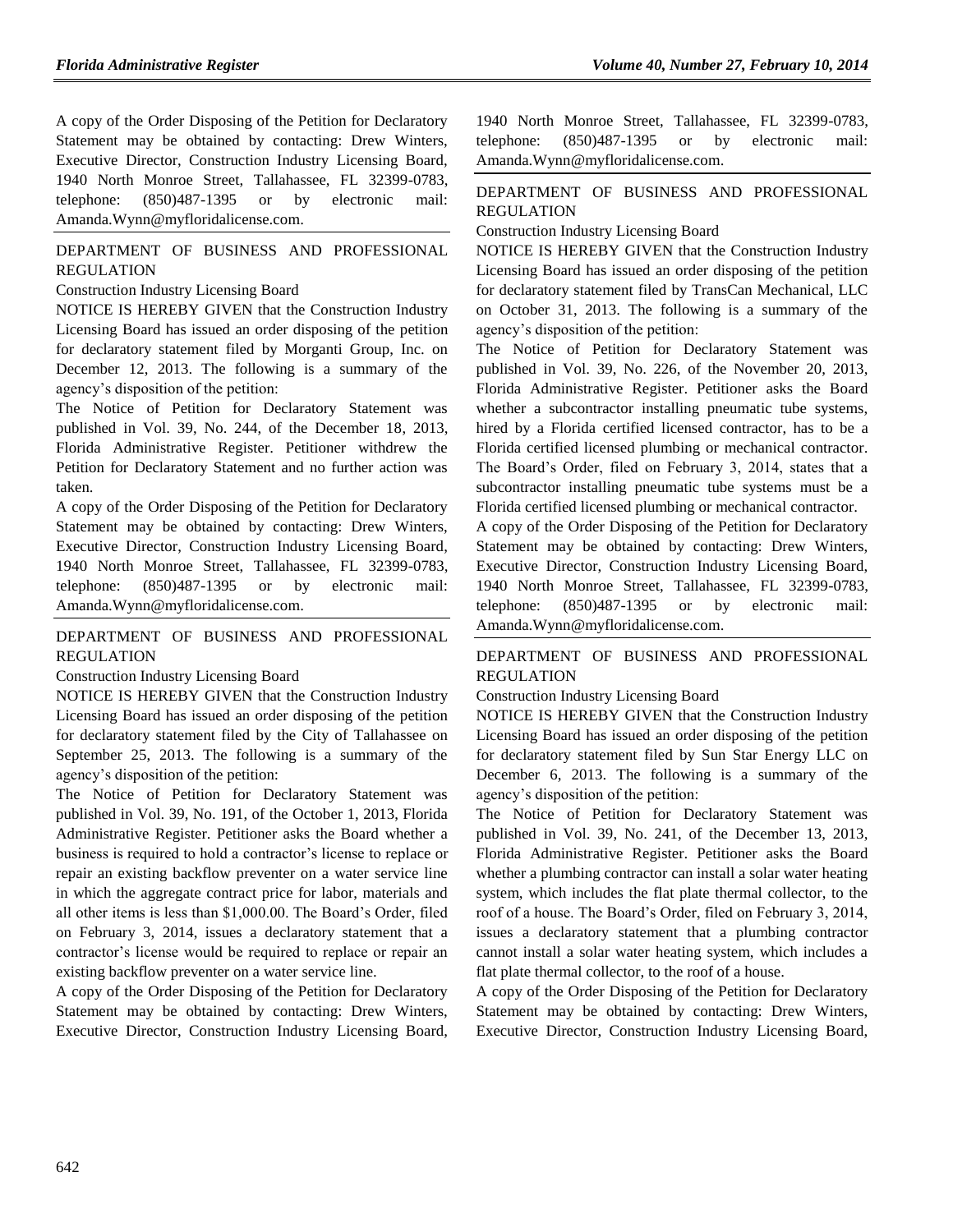1940 North Monroe Street, Tallahassee, FL 32399-0783, telephone: (850)487-1395 or by electronic mail: [Amanda.Wynn@myfloridalicense.com.](mailto:Amanda.Wynn@myfloridalicense.com)

## [DEPARTMENT OF FINANCIAL SERVICES](https://www.flrules.org/gateway/department.asp?id=69)

NOTICE IS HEREBY GIVEN that the Department of Financial Services has received the petition for declaratory statement from Petitioner Choice Plus, LLC, stamped filed by the Agency Clerk, January 17, 2014. The petition seeks the agency's opinion as to the applicability of Sections 120.565 and 717.126, Florida Statutes, and the Florida Administrative Code (FAC) R. 29H-4.0001 and 28-105, as it relates to the provision of the Florida Disposition of Unclaimed Property Act, Chapter 717, Florida Statutes ("Act") as it applies to the petitioner.

The Petition asks the Agency to define the term "good cause" as that term is used in Section 717.124(1)(c), Florida Statutes.

A copy of the Petition for Declaratory Statement may be obtained by contacting: Michael H. Davidson, Assistant General Counsel, Division of Legal Services, Department of Financial Services, 612 Larson Building, Tallahassee, Florida 32399-0333 or Tamara Thomas at (850)413-4267 or email: [tamara.thomas@myfloridacfo.com.](mailto:tamara.thomas@myfloridacfo.com)

# Section VIII Notice of Petitions and Dispositions Regarding the Validity of Rules

Notice of Petition for Administrative Determination has been filled with the Division of Administrative Hearings on the following rules:

## **NONE**

Notice of Disposition of Petition for Administrative Determination has been filled with the Division of Administrative Hearings on the following rules:

## NONE

# Section IX Notice of Petitions and Dispositions Regarding Non-rule Policy Challenges

## **NONE**

Section X Annoucements and Objection Reports of the Joint Adminstrative Procedures Committee

## NONE

Section XI Notices Regarding Bids, Proposals and Purchasing

## [DEPARTMENT OF AGRICULTURE AND CONSUMER](https://www.flrules.org/gateway/department.asp?id=5)  [SERVICES](https://www.flrules.org/gateway/department.asp?id=5)

[Division of Administration](https://www.flrules.org/gateway/organization.asp?id=161)

#### SALE OF PROPERTY INVITATION TO BID

You are invited to submit a bid to the Florida Department of Agriculture and Consumer Services, Florida Forest Service, for the sale of state-owned property located in Jackson County, Florida. The legal description of the property is as follows:

Parcel number: 06-4N-10-0000-0230-0000. A parcel of land lying in Section 6, Township 4 South, Range 10 West, Jackson County, Florida, more particularly described as follows: From the Northwest Corner of the Northeast Quarter of Section 6, Township 4 North, Range 10 West, running S 2° 50' East 461 feet to point of beginning; thence run S 2° 50' East 300 feet; thence East along center of Old Marianna and Cottondale Road a distance of 514 feet: thence N  $0^{\circ}$  40' W 408.5 feet; thence N 80° 45' W 501.7 feet, to point of beginning, containing 4 acres, more or less.

SOLICITATION DOCUMENT: The entire solicitation document, which includes specifications, may be viewed and downloaded from the Vendor Bid System at [http://myflorida.com,](http://myflorida.com/) click on Business, Doing Business with the State of Florida, Everything for Vendors and Customers, Vendor Bid System, Search Advertisements, Bid Number SOP/FFS-13/14-28, or by calling the Purchasing Office at (850)617-7181.

The Sale of Property Invitation to Bid will be received and publicly opened:

DATE AND TIME: March 7, 2014, 2:00 p.m.

PLACE: Florida Department of Agriculture and Consumer Services, 407 S. Calhoun Street, SB-8 Mayo Building, Tallahassee, Florida 32399, (850)617-7181.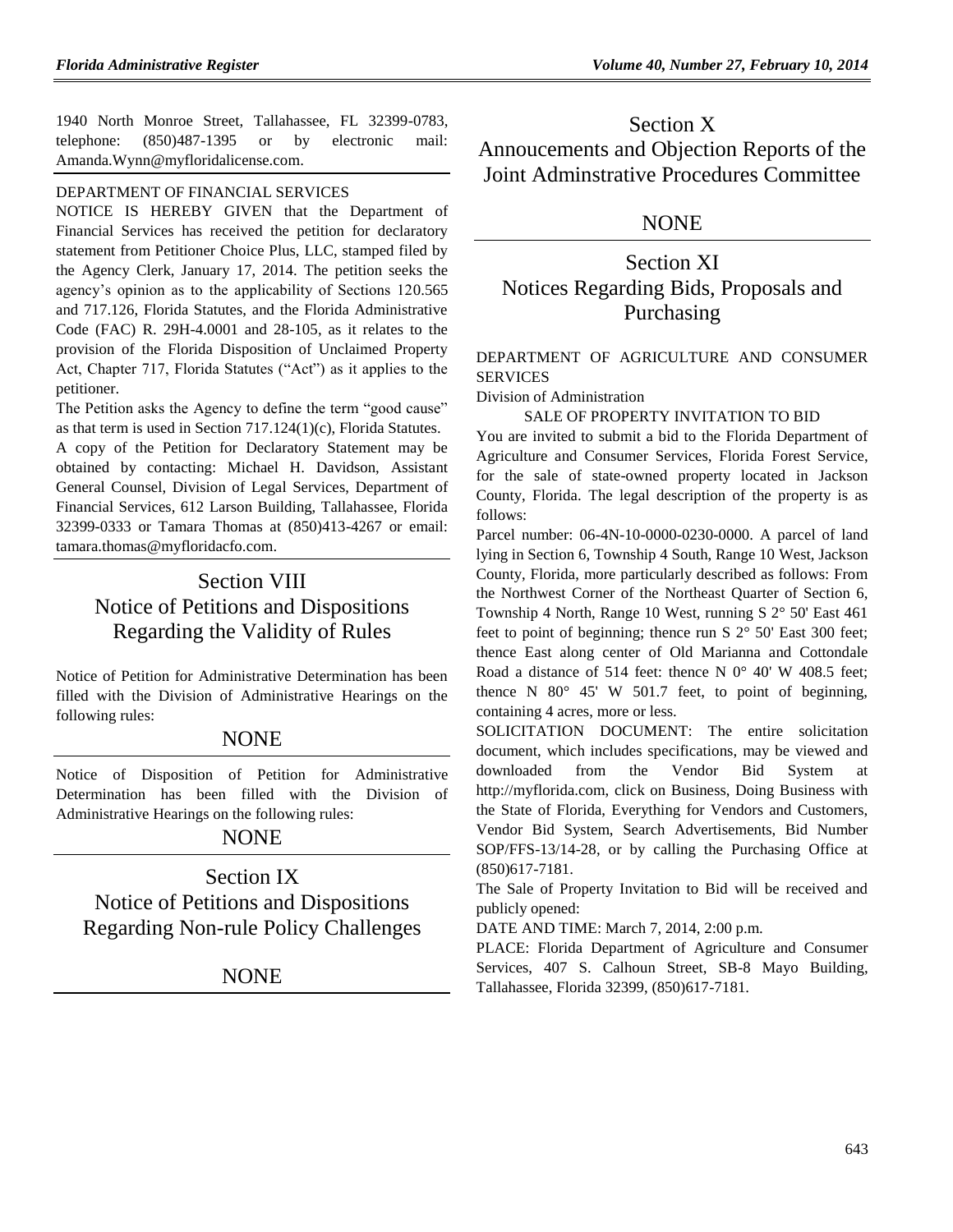CONTRACT AWARD: The official Notice of Award Recommendation will be by electronic posting at [http://fcn.state.fl.us/owa\\_vbs/owa/vbs\\_www.main\\_menu.](http://fcn.state.fl.us/owa_vbs/owa/vbs_www.main_menu)  Failure to file a protest within the time prescribed in Section 120.57(3), Florida Statutes, shall constitute a waiver of proceedings under Chapter 120, Florida Statutes.

#### [REGIONAL PLANNING COUNCILS](https://www.flrules.org/gateway/department.asp?id=29)

[North Central Florida Regional Planning Council](https://www.flrules.org/gateway/organization.asp?id=59) The Original Florida Tourism Task Force Request for Proposals for Springs Photographer

The Original Florida Tourism Task Force is seeking proposals for the services of a photographer familiar with nature, specifically springs, and public use photography. The Original Florida Tourism Task Force seeks to create a library of new and original images of the springs in the ten counties of The Original Florida. The ten counties include Alachua, Dixie, Gilchrist, Jefferson, Lafayette, Levy, Madison, Taylor, Union and Wakulla. Interested parties should provide a proposal including a description of their services, up to three professional references, examples of similar work, number of years of experience in nature and public use photography, and how they would meet the requirements stated below. All proposals must be submitted to: Photographer Proposal, The Original Florida Tourism Task Force, 2009 NW 67 Place, Gainesville, FL 32653-1603.

Proposals must be received by The Original Florida Tourism Task Force by 5:00 p.m., Eastern Standard Time, February 24, 2014.

Faxed and e-mailed responses will not be accepted. Late proposals will be returned unopened with the notation, "This proposal was received after the delivery time designated for receipt and opening of the proposal."

The Original Florida Tourism Task Force reserves the right to accept or reject any proposal and to award the contract in the best interest of the Task Force. If you have any questions, need further clarification or information, please call Steven Dopp at (352)955-2200, extension 109 or e-mail at [dopp@ncfrpc.org.](mailto:dopp@ncfrpc.org)

#### [FLORIDA HOUSING FINANCE CORPORATION](https://www.flrules.org/gateway/department.asp?id=67)

## Request for Applications 2014-104 for the Preservation of Existing Affordable Housing Developments

This Request for Applications (RFA) is open to Applicants proposing the Preservation of existing affordable multifamily housing developments. Under this RFA, the Corporation expects to have up to an estimated \$5,369,334 of Housing Credits available for award to proposed Preservation Developments.

Applications shall be accepted until 11:00 a.m., Eastern Time, on Friday, March 7, 2014, to the attention of Ken Reecy, Florida Housing Finance Corporation, 227 North Bronough Street, Suite 5000, Tallahassee, Florida 32301-1329. For questions or additional information, please contact Ken Reecy at [Ken.Reecy@floridahousing.org.](mailto:Ken.Reecy@floridahousing.org) The Request for Applications, which outlines selection criteria and Applicant's responsibilities, can be downloaded from the Florida Housing Finance Corporation website at:

[http://www.floridahousing.org/Developers/MultiFamilyProgra](http://www.floridahousing.org/Developers/MultiFamilyPrograms/Competitive/2014-104/) [ms/Competitive/2014-104/.](http://www.floridahousing.org/Developers/MultiFamilyPrograms/Competitive/2014-104/)

Any modifications that occur to the Request for Applications will be posted at the website and may result in an extension of the deadline. It is the responsibility of the Applicant to check the website for any modifications prior to the deadline date.

### [JACKSON COUNTY HOSPITAL DISTRICT, MARIANNA,](https://www.flrules.org/gateway/organization.asp?id=1123)  [FLORIDA, D/B/A JACKSON HOSPITAL](https://www.flrules.org/gateway/organization.asp?id=1123)

Jackson Hospital has received an unsolicited proposal for the development of a satellite medical office building to be located at the north intersection of Highway 90 and State Route 71 in Marianna, Jackson County, Florida. This property includes a Restricted Parcel, as designated by the Florida Department of Environmental Protection, which contains specific land disturbance and building restrictions to be confirmed by the developer. The proposal includes an approximate 15,000 gross square foot (which includes rentable square footage), commercial-grade building and tenant interior build-out along with the utilities, parking, site work and landscaping required to meet local, state and federal governing codes. All surveying, soil testing, engineering, architectural/interior design, permitting, review and impact fees and any other development costs are to be included with the proposal. Land transfer costs from the developer to the hospital are also to be included. Additional proposals from qualified healthcare development firms may be submitted to Jackson Hospital, attention Brooke Donaldson, Assistant Administrator, 4250 Hospital Drive, Marianna, Florida 32446 no later than March 28, 2014. All questions related to the project must be submitted in writing via email to bdonaldson@jacksonhosp.org.

[THE GORDIAN GROUP, INC.](https://www.flrules.org/gateway/organization.asp?id=1160)

Indefinite Quantity Construction Contract

National Joint Powers Alliance®

Invitation for Bid

Indefinite Quantity Construction Contract

The National Joint Powers Alliance® (NJPA) issues this Invitation For Bid (IFB) on behalf of, and to provide Indefinite